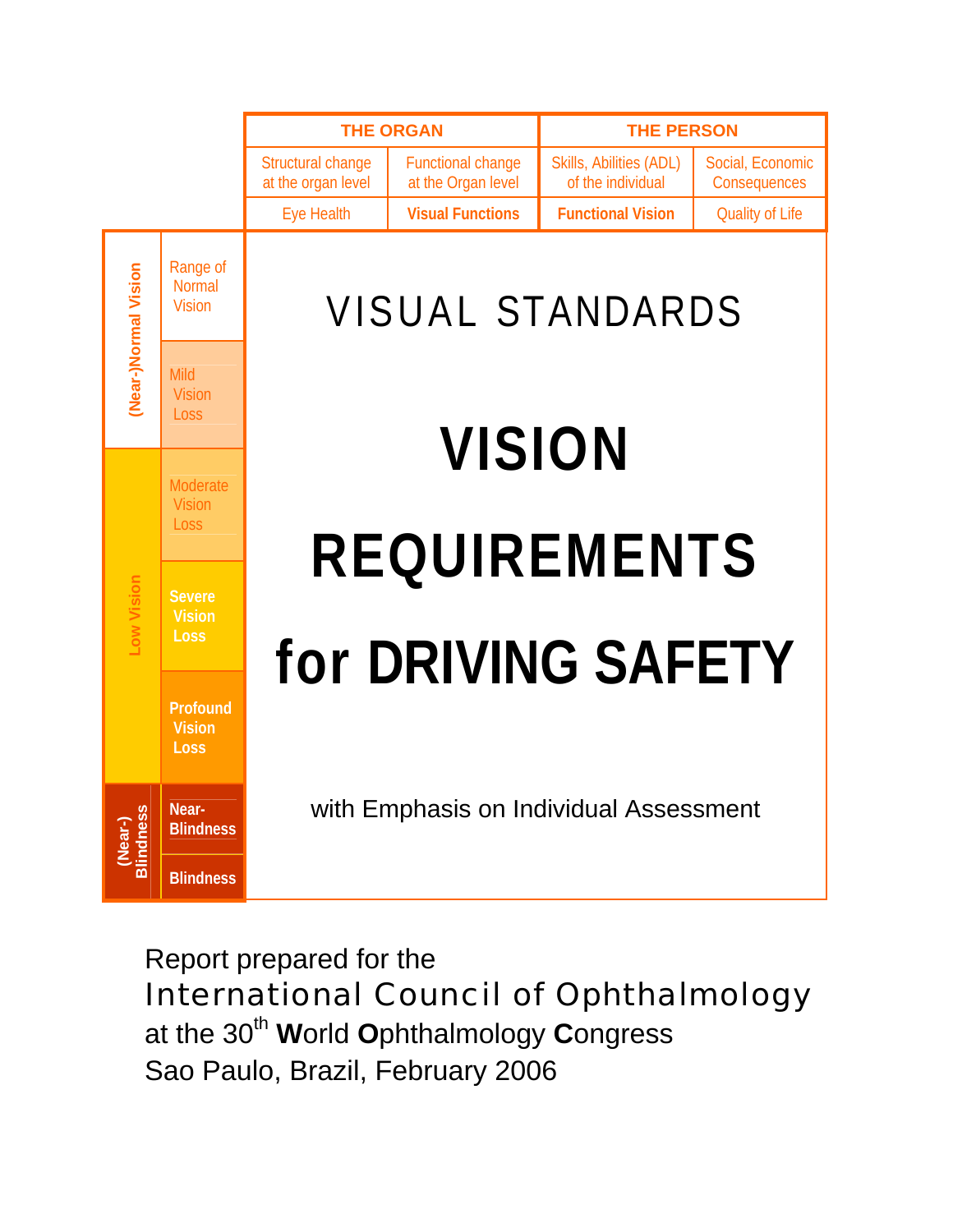# **TABLE of CONTENTS**

#### **Sections**

|   | <b>Executive Summary</b>                | Page | 2  |
|---|-----------------------------------------|------|----|
| 2 | Preamble                                |      | 4  |
| 3 | Vision Loss and Driving Safety          |      | 6  |
| 4 | Which Visual Functions might be tested? |      | 10 |
| 5 | Suggested Criteria and Rules            |      | 13 |
| 6 | <b>Summary and Recommendations</b>      |      | 16 |
|   |                                         |      |    |
|   |                                         |      |    |

#### Appendices

|            | Survey of Driving License Requirements (except USA) | 17  |
|------------|-----------------------------------------------------|-----|
|            | Survey of Driving License Requirements in the USA   | 19  |
|            | Suggestions for additional Tests                    | 22. |
| References |                                                     | 24  |

Please direct COMMENTS to the authors:

| August Colenbrander, MD<br>Affiliate Senior Scientist, Smith-Kettlewell Eye Research Institute, San Francisco<br>Director Emeritus, Low Vision Services, California Pacific Medical Center |                                                     |  |  |  |  |  |  |
|--------------------------------------------------------------------------------------------------------------------------------------------------------------------------------------------|-----------------------------------------------------|--|--|--|--|--|--|
| Correspondence:                                                                                                                                                                            | 664 Atherton Avenue<br>Novato, CA 94945-2605<br>USA |  |  |  |  |  |  |
| $E$ -mail:<br>Phone:                                                                                                                                                                       | gus@ski.org<br>$+1-415-209-9529$                    |  |  |  |  |  |  |

Prof. Dr. Jean-Jacques De Laey, MD

Chairman, Dept. of Ophthalmology, University of Ghent, Belgium

| Correspondence: | Dept. of Ophthalmology, University Hospital                                   |
|-----------------|-------------------------------------------------------------------------------|
|                 | De Pintelaan 185                                                              |
|                 | B9000 Gent, Belgium                                                           |
|                 | $\mathbf{r}$ $\mathbf{r}$ $\mathbf{r}$ $\mathbf{r}$ $\mathbf{r}$ $\mathbf{r}$ |

 E-mail: [JeanDelaey@Ugent.be](mailto:JeanDelaey@Ugent.be) Phone: +32-9-240-2319

*The report can be downloaded in PDF FORMAT from the website of the International Council of Ophthalmology: [www.icoph.org/standards](http://www.icoph.org/standards).*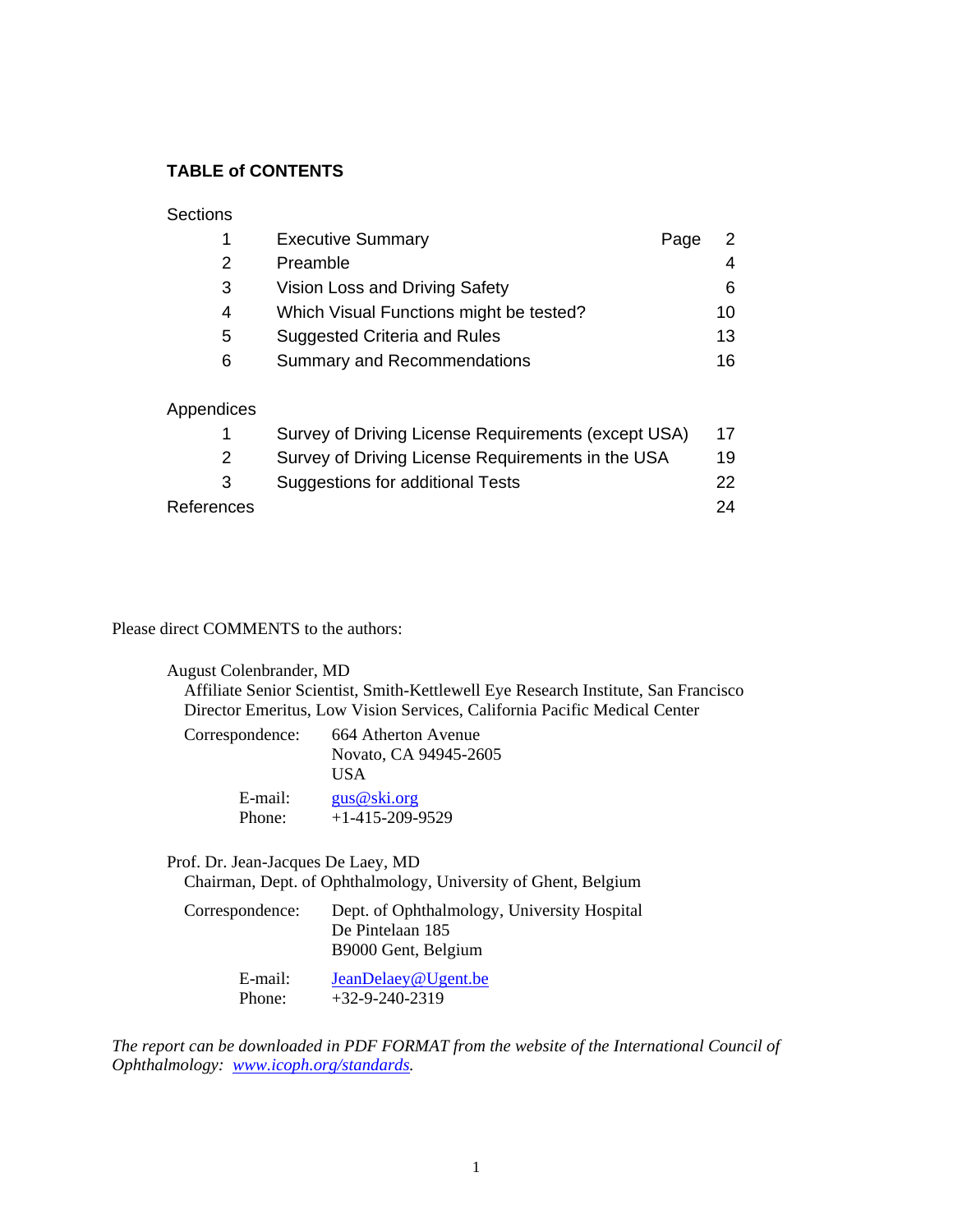# SECTION 1 – **EXECUTIVE SUMMARY**

### Section 2 – **Preamble**

In 2002 the International Council of Ophthalmology (ICO) issued a report, discussing **Visual**  Standards, Aspects and Ranges of Vision Loss *with Emphasis on Population Surveys*<sup>[[1\]](#page-25-0)</sup>.

The current report addresses *individual assessment* of visual functions and their relation to functional vision in the context of **Vision Requirements for Driving Safety.** 

The purpose of this report is not to provide a set of uniform rules that can be implemented unchanged in any jurisdiction. Rather, it is aimed at providing a set of considerations for use by any group contemplating the development or refinement of driving license requirements.

The 2002 ICO report distinguished several **aspects** of vision loss, notably **Visual Functions**, which describe how the eye functions and **Functional Vision**, which describes how the person functions in vision-related activities.

For each of these aspects, various **ranges** of functioning can be identified, ranging from **normal** functioning, over **mild**, **moderate**, **severe** and **profound** loss to **total** loss. The traditional, simplistic, black-and-white distinction between those who are sighted and those who are blind is not tenable. A 2002 resolution by the International Federation of Ophthalmolological Societies denounced the use of the word "blindness" for those who have useable residual vision **[1]**.

The relationship between visual functions and functional vision is complex and can be influenced by many factors. While population statistics may define average performance, *individual* functioning, as will be discussed in this report, can be considerably better or considerably worse than the *statistical* average.

Traditional clinical tests determine a performance threshold. Real-life performance requires sustainable, supra-threshold performance. Establishing driving license criteria therefore is an exercise in establishing a *safety margin* between performance on clinical tests and performance in actual traffic, rather than a cut-off value between competence and incompetence.

Ultimately, driving safety does not depend so much on what is seen, but rather on how quickly and how adequately drivers respond to what is seen.

#### Section 3 – **Vision Loss and Driving Safety**

In our society losing one's driving license has major social consequences. Vision is the most important source of information during driving and many driving related injuries have been associated with visual problems. Visual assessment for driving is thus a major health issue.

This paper was developed to explore ways in which the ICO could contribute towards global harmonization in this important area. It lists many sensitive questions.

A **literature review** shows that there is a relationship between the safety margin established by vision-related driving license requirements and actual driving performance, but that this relationship is generally weak.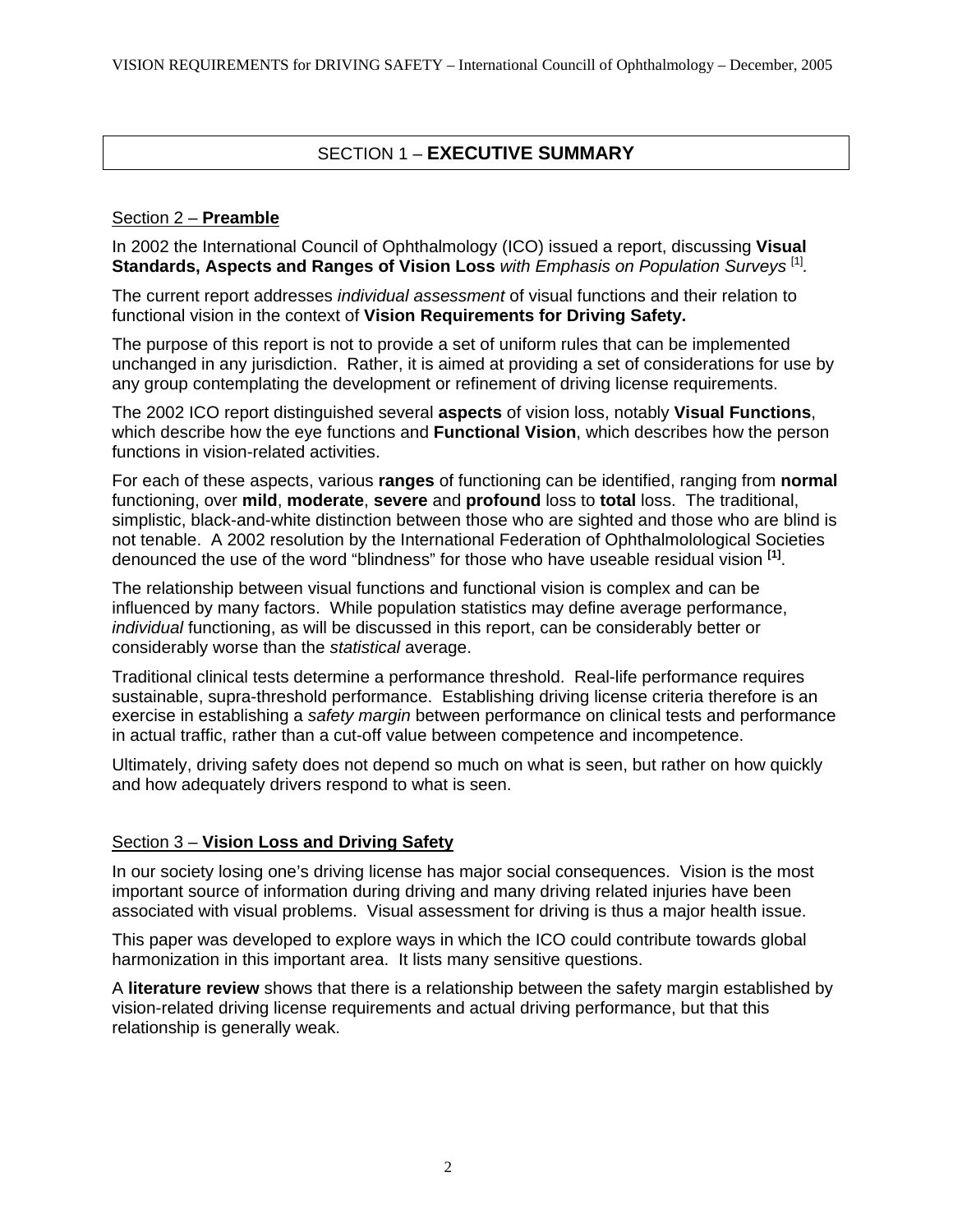#### Section 4 – **Which Visual Functions might be tested?**

This section discusses various visual functions, among them:

- $\triangleright$  Visual acuity, which is commonly tested.
- $\geq$  Contrast sensitivity, which is significant, but rarely tested.
- $\triangleright$  Visual field, for which requirements vary and testing methods are rarely specified.

Other visual functions include: glare sensitivity, Useful Field of View (UFOV), diplopia, color vision and night vision.

A survey of current requirements can be found in **Appendix 1** and **2**.

### Section 5 – **Suggested Criteria and Rules**

This section discusses suggested criteria and rules. It stresses the need for **binocular** (both eyes open) measurements and the need for a **gray zone** in which decisions will be based on **individual consideration**, rather than on the application of strict numerical criteria. It also stresses the interaction of visual and non-visual parameters.

For **visual acuity** the commonly used threshold of 20/40 (0.5, 6/12) is accepted.

For **visual fields** a binocular field of at least 120° horizontal and 40° vertical is suggested.

**Contrast sensitivity** screening is listed as desirable.

The use of **restricted licenses** is advocated.

**Periodic renewal** is advocated, especially for older subjects.

#### Section 6 – **Summary and Recommendations**

This section summarizes the recommendations.

#### Appendix 1 – **Survey of Driving License Requirements** in various countries, except the USA

#### Appendix 2 – **Survey of Driving License Requirements** in various states in the USA

#### Appendix 3 – **Suggestions for Additional Tests**

Traditional clinical test were developed and refined to facilitate the diagnosis of underlying disorders. They generally measure threshold performance for a single parameter in a static environment.

This section list some suggestions for non-traditional tests, aimed at estimating functional performance. They may assess several parameters in one test and consider reaction speed in a timed environment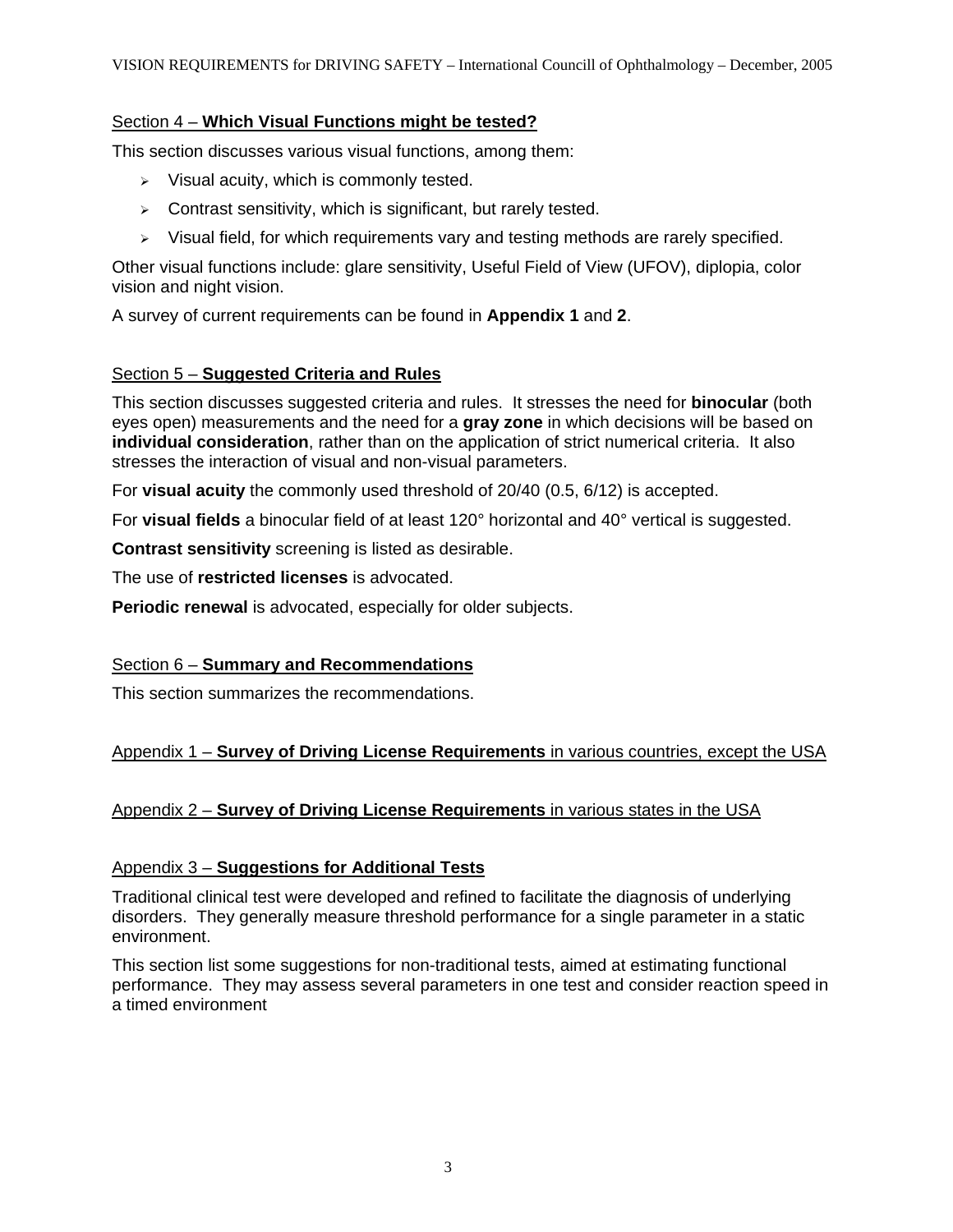# SECTION 2 – **PREAMBLE**

A previous report, prepared for the International Council of Ophthalmology, discussed Visual Standards, Aspects and Ranges of Vision Loss with Emphasis on Population Surveys<sup>[1]</sup>. In such surveys statistical averaging smoothes out the differences between individuals*.* 

The current report addresses *Individual assessment* in the context of **Vision Requirements for Driving Safety.** It is appropriate to start this report with several caveats.

To discuss the relations between driving performance and various parameters of visual function, it is helpful to recognize the four aspects of functioning used in ICIDH **[[2\]](#page-25-1)** and ICF **[\[3\]](#page-25-2)** . Of these aspects, two describe how organs or body systems function; two describe how the person functions. In the field of vision, we use **"Visual Functions"** to describe how the eye functions and **"Functional Vision"** to describe how the person functions in vision-related activities **[\[4\]](#page-25-3)** . Table 1 shows various links; these links are not fixed, since for each link there are multiple causal factors and therefore multiple possible outcomes. The bottom part of the diagram shows the application of these principles to driving-related functioning.



Table 1 – **ASPECTS OF VISION-RELATED FUNCTIONING**

Visual functions, such as acuity, field, contrast, color, night vision, etc. can be measured as part of an eye examination. Functional vision includes performance of daily living skills, reading ability, mobility skills, driving skills, etc. Since such activities are not easily measured in the office, the measurement of visual functions is often used as a substitute from which to *estimate* functional vision; this estimate of functional vision is then used to derive a further estimate of driving safety. For this purpose, visual acuity is measured often, visual field sometimes and contrast sensitivity rarely. When estimating predicted driving performance on the basis of a few parameters, we should realize that many other factors, such as training, experience and familiarity with the driving environment can affect the prediction. Non-visual medical conditions are important also; a recent AMA publication provides a good overview **[[5\]](#page-25-4)** . The combination of several minor limitations may be more important than any one limitation by itself.

Contrast test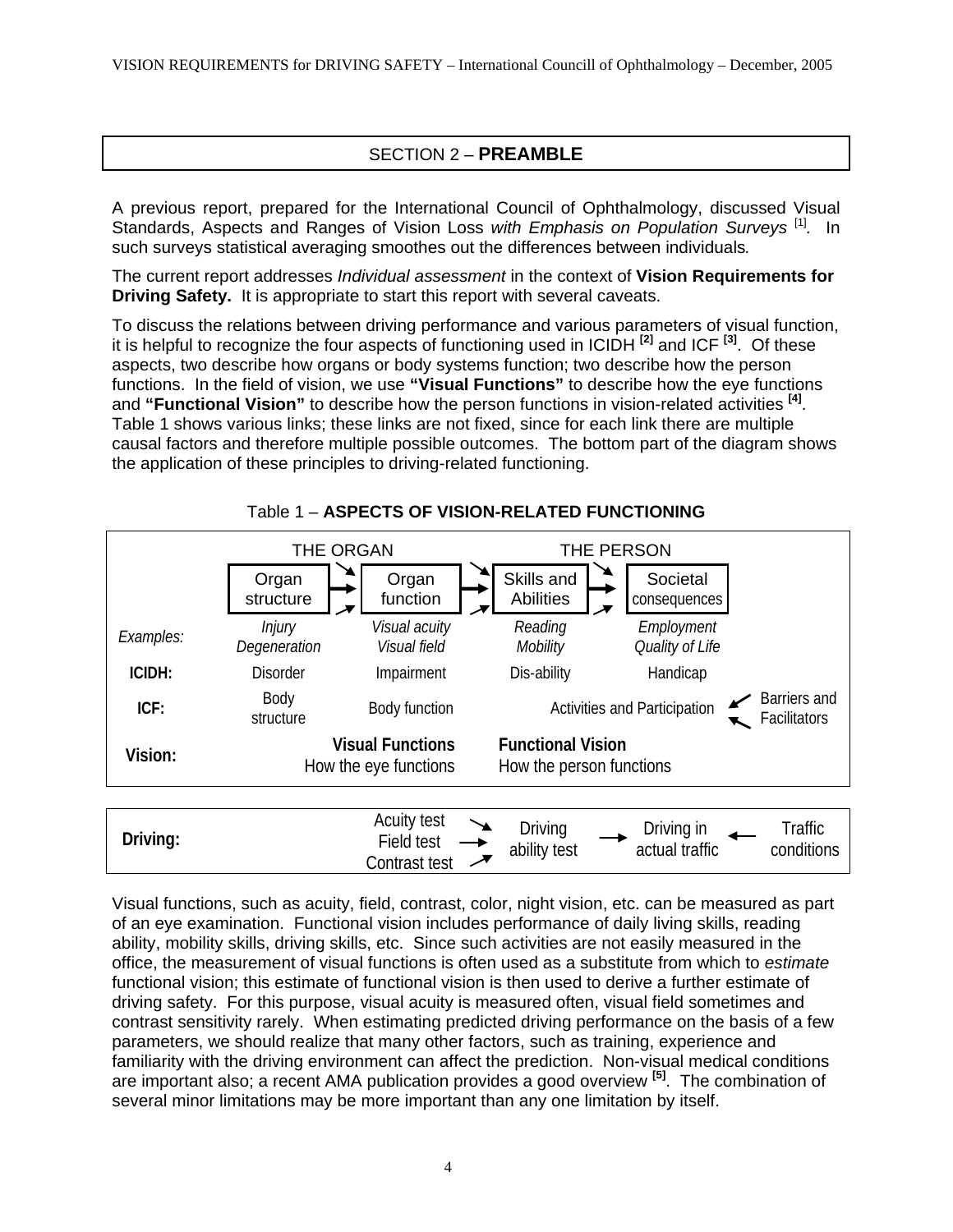Another factor to take into consideration when estimating functional vision from visual functions is the fact that visual function measurements are usually *threshold* measurements. Functional vision, on the other hand, requires *supra-threshold* performance that can be maintained over time (compare running a 100m dash with running a marathon). One would not want to read a paper with a marginal print size and marginal contrast under marginal illumination. Similarly, drivers performing near the limit of their visual capabilities are probably not safe drivers.

Therefore, driving license requirements must include a *safety margin*. Just as a bridge designed for 5-ton vehicles should not collapse at 5.5 tons, so a person who meets the driving license requirement under stationary conditions and good illumination in the office, should still be expected to be a safe driver in a moving vehicle, at night, in rain or fog, or under other adverse conditions.

The uncertainty in relating visual functions to functional vision may be demonstrated by the diagram in Table 2 that relates a visual function measurement (visual acuity on a logatithmic scale) to a measure of functional vision (NEI-VFQ responses, after Roth analysis) **[[6\]](#page-25-5)** . A similar diagram for driving is not possible, since driving data do not exist over such a wide acuity range. There is no reason, hower, to expect a different relationship for driving.



 Data from Donald C. Fletcher, MD Presentation by Robert W. Massof, PhD

We note that (a) the regression line is smooth. This means that choosing any specific "cut-off" value is a *policy* decision, not a scientific one. Wherever the "cut-off" is placed, average performance on the left will be better than average performance on the right. A similar conclusion was reached in a recent extensive report on vision and disability in the USA **[[7\]](#page-25-6)** . The wide spread of individual points further means that (b) even if *average* functioning can be predicted, predicting *individual* functioning is not possible,. For any visual acuity value, some individuals are near the top, and some near the bottom of the scale. That the regression line is straight when visual acuity is expressed on a logarithmic scale, is (c) a strong argument for the use of a logarithmic progression (as on ETDRS charts).

Ultimately, driving safety does not depend so much on what is seen, but rather on how quickly and how adequately drivers respond to what is seen.

Finally one must also stress that Driving is a privilege not a right and that the primary responsibility of those who assess potential drivers is to the public not to the applicant.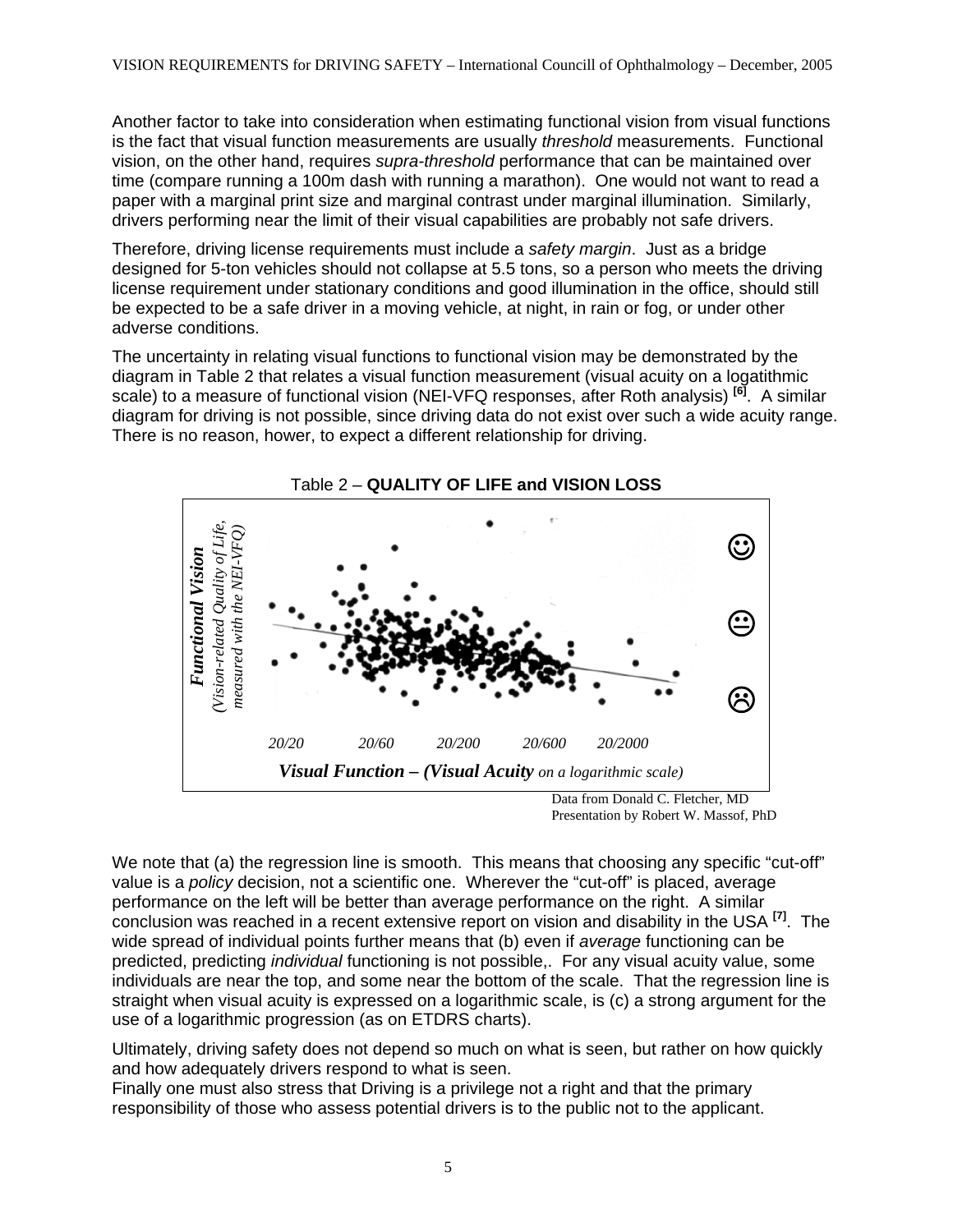# SECTION 3 – **VISION LOSS and DRIVING SAFETY**

#### **Driving license requirements**

In our society losing one's driving license means a major limitation of one's independence and, especially for older persons, a marked restriction in social contacts. Depending on the development and accessibility of public transport the consequences may vary tremendously from country to country, but in every case the decision to deny any person the right to drive must not be taken lightly.

Notwithstanding the caveats mentioned in the preamble, one must realize that motor vehicle accidents are the leading cause of injury related deaths among 65 to 75-year olds. Vision is the most important source of information during driving and many driving related injuries have been associated with visual problems. Visual assessment for driving is thus a major health issue.

This paper was developed to explore ways in which the ICO could contribute towards global harmonization in this important area.

#### **General considerations**

Driving is a demanding activity. The various stages can be summarized as follows:

| Perception     | central    | $\Rightarrow$ | fixation        |
|----------------|------------|---------------|-----------------|
|                | peripheral | $\Rightarrow$ | scanning        |
| Interpretation |            |               |                 |
| Decision       |            | $\Rightarrow$ | reaction time   |
| Action         |            | $\Rightarrow$ | motor abilities |

Drivers must see obstacles or hazards, straight ahead or in their peripheral visual field (e.g.; a person crossing the road), consider the possible reactions of this person, estimate the distance, decide whether they have to slow down or stop and then react accordingly.

Thus, driving safety depends on many external factors as well as on the condition of the driver.

#### **External factors CES CONSERVING DRIVER RESPONSI** EXTERNAL EXTENSION DRIVER THE SET OF STATISTICS

Visual characteristics of the obstacle Visual performance: Visual acuity (size, color, contrast, etc.) Visual field State of the vehicle (windshield, example 2011) State of the vehicle (windshield, rear view mirrors, etc.) Irrelevant information (publicity Age, Experience, Risk assessment along the roads, etc.) Motivation, divided attention Motivation, divided attention Reduced visibility (night, fog, rain, etc.) (cell phone use, talking to passengers, anxiety) Condition of the road Fatigue, Alcohol, drugs and medication *Note that the first three are probably constants, and therefore testable; the last ones are just as important, yet, are not testable in advance, since they may vary from trip to trip.*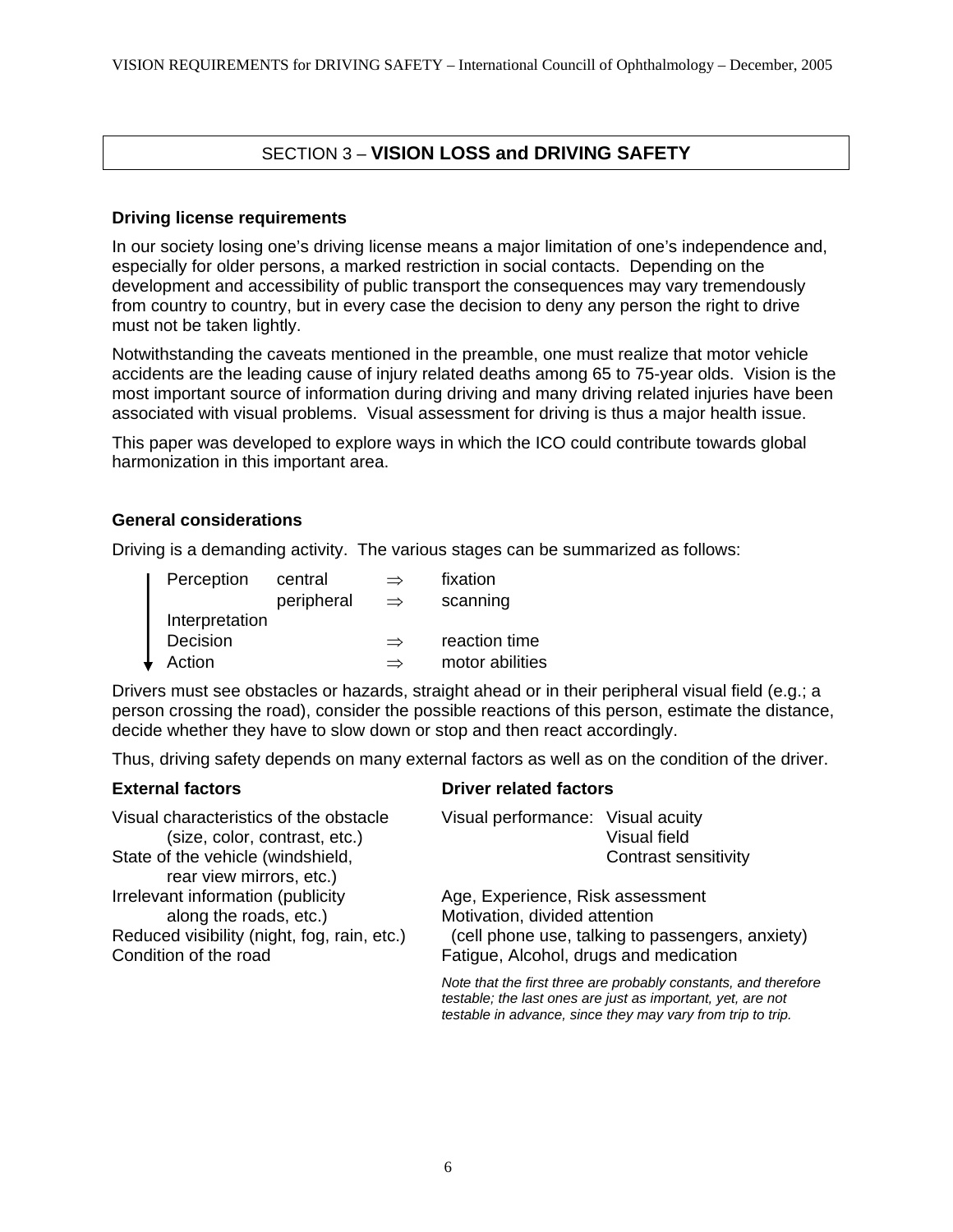# **Questions**

There are a large number of questions.

- 1. Do the visual requirements for obtaining a driving license reflect the parameters needed for driving safety?
- 2. Are the usual tests adequate or should other visual functions be considered also, e.g. contrast sensitivity?
- 3. Should one consider the introduction of restricted licenses where they are not yet allowed?
- 4. Should the use of spectacle-mounted telescopes (bioptics) be allowed in traffic?
- 5. What should be the duration of the license validation?
- 6. Who should be responsible for the visual tests: the ophthalmologist, the general practitioner, a low vision specialist, or the department responsible for road safety?
- 7. Who is responsible for reporting to the authorities that a person does not qualify any more for a driving license?
- 8. Who is responsible for granting, denying or restricting a driving licence?

These are very sensitive issues and we will not be able to provide an answer that will be valid for every single country. However some guidelines can be deducted from scientific studies and proposed to the official authorities responsible for traffic safety.

# **Age**

There is a relationship between age and driving safety. According to Keltner & Johnson (1987) <sup>[\[8\]](#page-25-7)</sup> the California Department of Motor Vehicles Driver Record Study reported in the period 1972-1974 an incidence of 2 accidents /100.000 miles in 20 year old drivers. This number regressed to 1/100.000 for the age group 30-60 years and rose again after that age to reach 2/100.000 at the age of 70 years. As regards traffic violations speeding is most common at the age of 20 (3,5/100.000 miles) and regresses gradually to 0,5/100.000 miles at age 70. Disregard of traffic lights, which is found in 1,25/100.000 miles at 20 years, diminishes to 0,5 at 35 years and increases again from the age of 60 years to reach 1,3 at 70 years. In the age group 60+ one notices a gradual increase of failure to yield the right-of-way. Younger drivers take more risks especially in speeding, whereas older persons are probably more rapidly distracted or fail to appreciate a potentially dangerous situation. These are all non-visual factors. The person's physical condition, hearing and slowing of reactions with age also play a role <sup>[[9\]](#page-25-8)</sup>.

# **Visual Impairment**

In most published studies the statistical correlations between vision and traffic accidents are weak. The recent AMA publication "Physician's Guide to Assessing and Counseling Older Drivers" (2003) **[5]** points explicitly to the interactions of various deficits, where vision is only one of the relevant parameters, while visual acuity is only one parameter of vision. It must be remembered that the decisive factor is not what drivers see, but how they react to what is seen.

Still, after (momentarily) divided attention, visual problems, which are permanent and therefore easily tested, are probably important among the reasons for accidents and traffic violations. They may be particularly important in those older persons who are not aware or do not want to admit that they do not fulfill the visual requirements anymore or who do not wish to abandon driving. In a study published in 1988 Paetkau et al **[\[10\]](#page-25-9)** studied the prevalence of illegal motor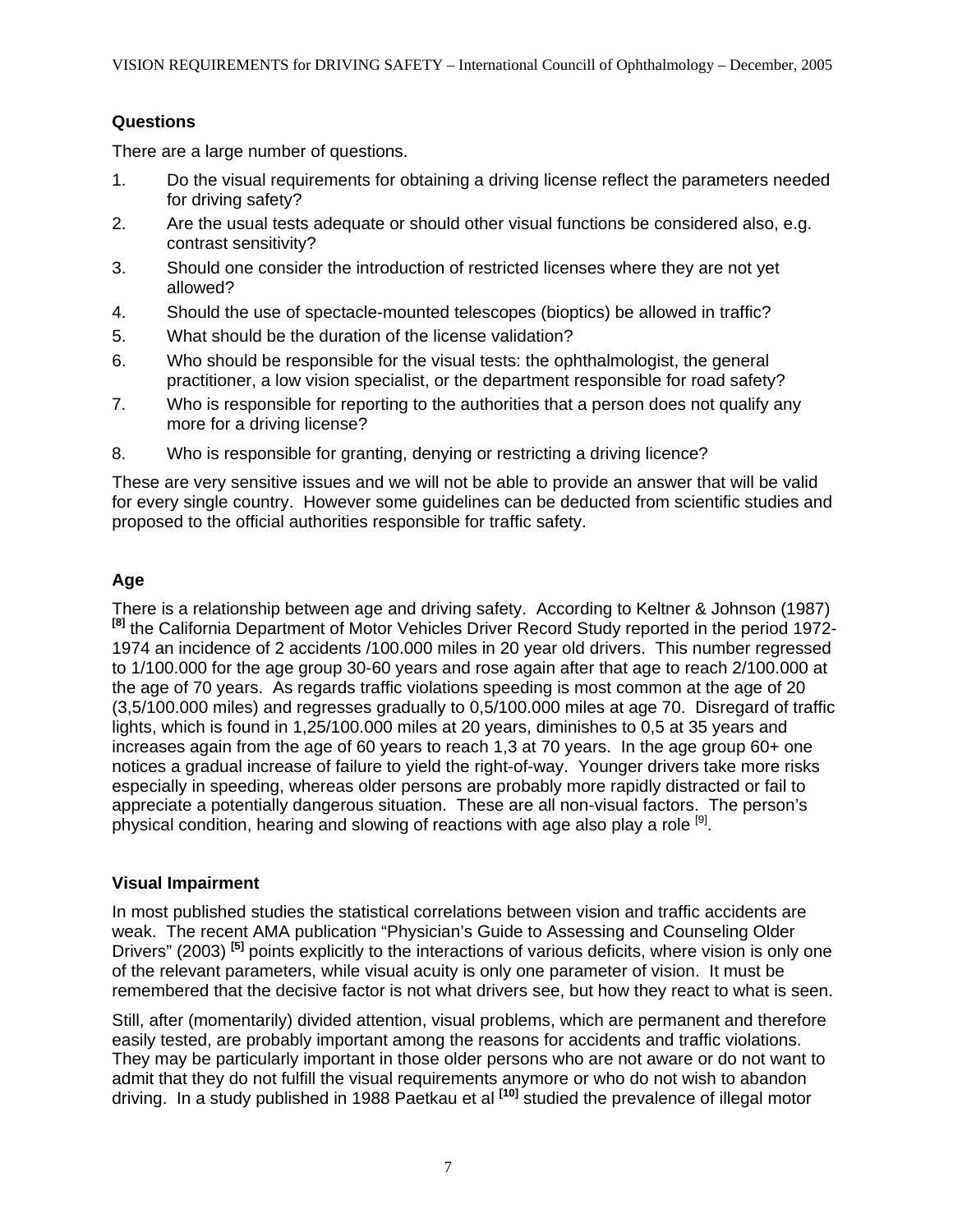driving among visually impaired elderly in Alberta. Of 491 patients aged 65 or older 22 (4%) with vision below legal limits persisted in driving a car. Significantly more men (11%) than women (1%) were driving illegally and among the men a higher proportion of those aged 65 to 79 years (17%) than those aged 80 years or older (6%).

# **Visual acuity**

Fonda (1989) in a paper with the provocative title "**Legal blindness can be compatible with**  safe driving"<sup>[[11,](#page-25-10) [12\]](#page-25-11)</sup> states that some people with a stable ocular condition, a visual acuity of 20/200 (0.1) (which means < 20/100 (< 0.2) on most traditional charts) and a visual field of 120 $^{\circ}$ are capable of safe daytime driving at a speed restricted to 40 mph. He tested 8 legally blind persons. The subjects were instructed to approach a particular traffic sign on foot and to stop as soon as they could identify the sign correctly. The minimum distance was 115 feet for one subject and the average distance was 221 feet. This distance allows drivers with normal reaction time and good motor ability to safely stop their vehicle when traveling at 40 mph as determined by the US Bureau of Public Roads. This is an argument for allowing restricted licenses.

Szlyk et al (1993) **[[13\]](#page-25-12)** compared the driving performances of 20 patients with juvenile macular dystrophy (Stargardt disease or cone-rod dystrophy) and visual acuity between 20/40 and 20/70 with 29 control subjects with normal vision. Driving performance was defined by accident involvement based on self-report and state records and by evaluating performance on a driving simulator. The proportion of individuals involved in accidents in the central vision loss group was comparable to that of the control group. However on an interactive driving simulator the macular dystrophy group showed longer braking response times and a greater number of lane boundary crossings than the control group. Also for 12 of 20 subjects with central vision loss who did not restrict their driving to daylight hours, there was a greater likelihood of involvement in nighttime accidents.

Szlyk et al (1995) <sup>[[14\]](#page-25-13)</sup> also studied a group of 10 persons with age-related macular degeneration and average visual acuity of 20/70 and compared their driving skills with those of 11 agematched persons with normal vision. The rate of accidents in a 5-year period was obtained from a self-report questionnaire and from the state records of accidents. The subjects underwent a road test and a test on a driving simulator. The state records indicated no accidents in either group; however 4 of 11 control subjects had one or more traffic violations, most commonly speeding, whereas none of the ARMD patients had state convictions. Six of the eleven controls also reported accidents as compared to only one ARMD patient. As could be expected higher cognitive abilities were related to better performances on the simulator and on the road test. In the simulator the performances of the ARMD group were poorer with delayed braking response to stop signs, slower speed, more lane boundary crossings and more simulator accidents. In the road test this group drove more slowly and had significantly more points deducted for not maintaining proper lane position. The contradiction between the situation in a test environment and the number of accidents and traffic violation in the ARMD group is explained by compensatory attitudes in this group: 1. not driving in unfamiliar areas. 2. driving at slow speeds. 3. limitation of driving to daylight conditions. 4. taking fewer risks such as not changing lanes. These findings point to the importance of making subjects fully aware of their limitations and advising them about ways for compensation.

The same group also studied the driving performance of 21 retinitis pigmentosa patients with visual acuity of 20/40 or better as compared to 31 normals with comparable age, years of driving experience and miles driven per year (1992) **[[15\]](#page-25-14)** . A significantly greater proportion of RP patients reported accidents within a 5-year period and performed less well on the driving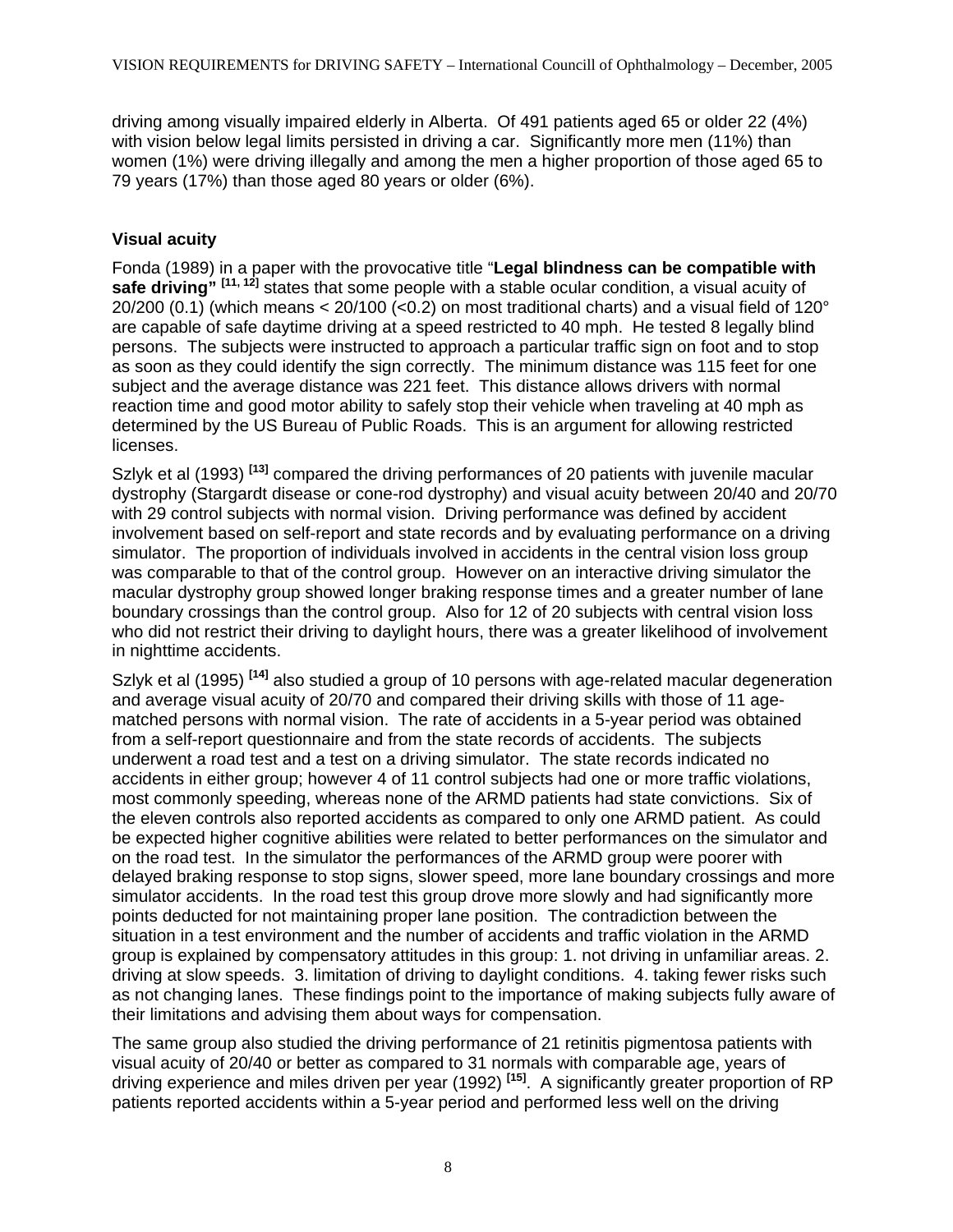simulator. There was a statistically significant correlation between the severity of the field loss and the number of self-reported accidents. In the driving simulator a stop sign was initially presented at a location of 30° in the visual field to the right of the center of the screen in a curved portion of the road. This probably corresponded to a scotomatous area for most RP patients. A significantly greater proportion of RP patients had accidents on the driving simulator. They also showed an increase of braking response time and of brake pedal pressure. Interestingly 67% of the RP patients did not restrict their driving to daylight. In this subgroup the proportion of nighttime vs. daytime accidents was comparable with that of the control group. The authors concluded that visual field loss is a primary correlate of car accidents in RP patients.

### **Visual fields**

Patients with visual field defects, whether they are due to glaucoma, a retinal disease or cataract, have double the incidence of road accidents or traffic violations as compared to persons with a full visual field according to a study of 10.000 persons (Johnson & Keltner, 1983) **[\[16\]](#page-25-15)** . The incidence of visual field loss was 3.0 to 3.5 % in the age group 16-60 years and 13 % for the subjects older than 65 years. Even more important almost half of the persons with visual field loss were unaware of any problem with peripheral vision.

### **Monocular vision**

It is important to be able to correctly judge distances. At the distances and speeds involved in automobile traffic, binocular stereopsis is not the most important depth cue. Persons who lost one eye will regain adequate distance judgements after an adaptation period, by taking into account the size or the interposition of objects, and noticing the shadows or the precision of details. The majority of patients who were enucleated for a malignant melanoma regained their ability to drive safely (Edwards & Schachat, 1991) **[[17\]](#page-25-16)** . Usually it took about 6 months.

# **Cataracts**

In patients with lens opacities, the problems are not only the reduction of central vision and the visual field restrictions. Poor contrast sensitivity and glare also play an important role. Owsley et al. (2001)<sup>[\[18\]](#page-25-17)</sup> studied the impact of cataract on driving in an older population (274 with cataract and 103 cataract free drivers). Drivers with a history of crash involvement were 8 times more likely to have a serious contrast sensitivity deficit in the worse eye (defined as a Pelli-Robson score of 1.25 or less) than those who were crash free. They concluded that severe contrast sensitivity impairment played a major role in car accidents even when it was present in only one eye. Wood et al (1993) <sup>[\[19\]](#page-25-18)</sup> simulated three conditions of visual impairment in 14 young, visually normal, individuals: monocular vision, cataract and peripheral field restriction. Using modified swimming goggles the extent of visual fields and low contrast visual acuity were significantly decreased. In this study simulated cataract caused the greatest detriment to driving performance followed by binocular visual field restriction even though the drivers still satisfied the visual requirements for driving licensure. On the other hand monocular vision did not significantly affect the driving performance.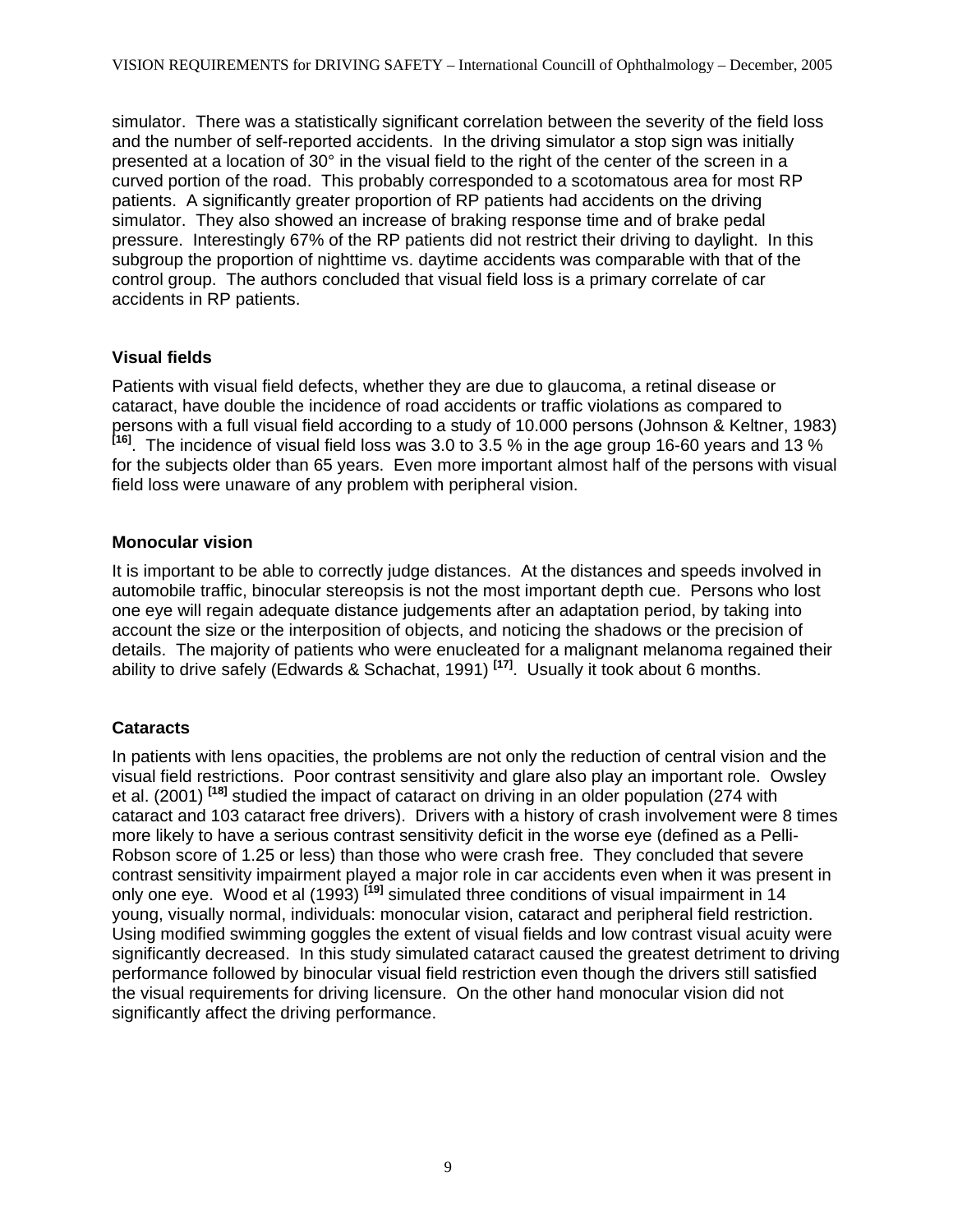# SECTION 4 – **WHICH VISUAL FUNCTIONS MIGHT BE TESTED?**

Some of the current visual requirements for obtaining or keeping a driving license are listed in the Appendices.

**Appendix 1** lists the responses of members of the ICO to a questionnaire sent in 2002. **Appendix 2** surveys the situation in the USA.

These tables are, of course, incomplete and variable. However there are some general tendencies. The most common requirement is a visual acuity of 20/40 (0.5, 6/12). There appears to be a widespread consensus that this provides an adequate safety margin between visual acuity measured in the office and driving safety as practiced on the road. Requirements for visual field are more variable. Requirements for other visual functions are rare.

We will discuss various visual functions that might be tested.

#### **Visual acuity**

Visual acuity is the visual parameter that is most easily and therefore most widely measured. It is the reciprocal of the magnification needed to bring a high contrast detail to the threshold of visibility. It is often mistaken for a general measure of vision, although it only tests the small foveal area onto which the test letter is projected. For optical problems (defocus, opacities) this is adequate, since foveal blur predicts perifoveal blur. For retinal problems (also prevalent in an older population) visual acuity is only a partial measure, since foveal function does not predict perifoveal function.

The 20/40 (0.5, 6/12) standard is the criterion most widely used. We believe this to be reasonable, not because one becomes an unsafe driver at 20/50 (0.4, 6/15) but because it includes a safety margin for adverse conditions. This criterion implies that subjects who can read 20/40 on a well-lighted, stationary chart, are generally assumed to still be safe drivers in a moving environment and under adverse conditions, such as after dark, in rain or in fog.

Many consider 20/40 as "half of normal". This is not true; normal visual acuity is 20/16 (1.25,  $6/5$ ) or 20/12.5 (1.6,  $6/4$ )), so a person with 20/40 needs 2.5 x or 3 times more magnification than normal. Drivers with 20/40 visual acuity must come 3 times closer to a road sign to read it and this reduces the time available to react to it to one third of normal.

Visual acuity measurement should of course be standardized. We make a plea for the use of charts with a logarithmic progression, such as in the EDTRS standard, as was recommended in the 2002 ICO/IFOS resolution [1].

Normal vision is binocular vision, as recently stressed by a WHO Consultation on Characterization of Vision Loss<sup>[[20\]](#page-25-19)</sup>. The criteria should thus be based on binocular vision (both eyes open). In the rare cases where binocular vision is worse (e.g. diplopia), good monocular acuity should not have precedence.

#### **Contrast sensitivity.**

Contrast sensitivity may be reduced due to optical factors, as in cataract patients. Contrast problems may also result from retinal problems (AMD, glaucoma, etc.) that are also common among the elderly.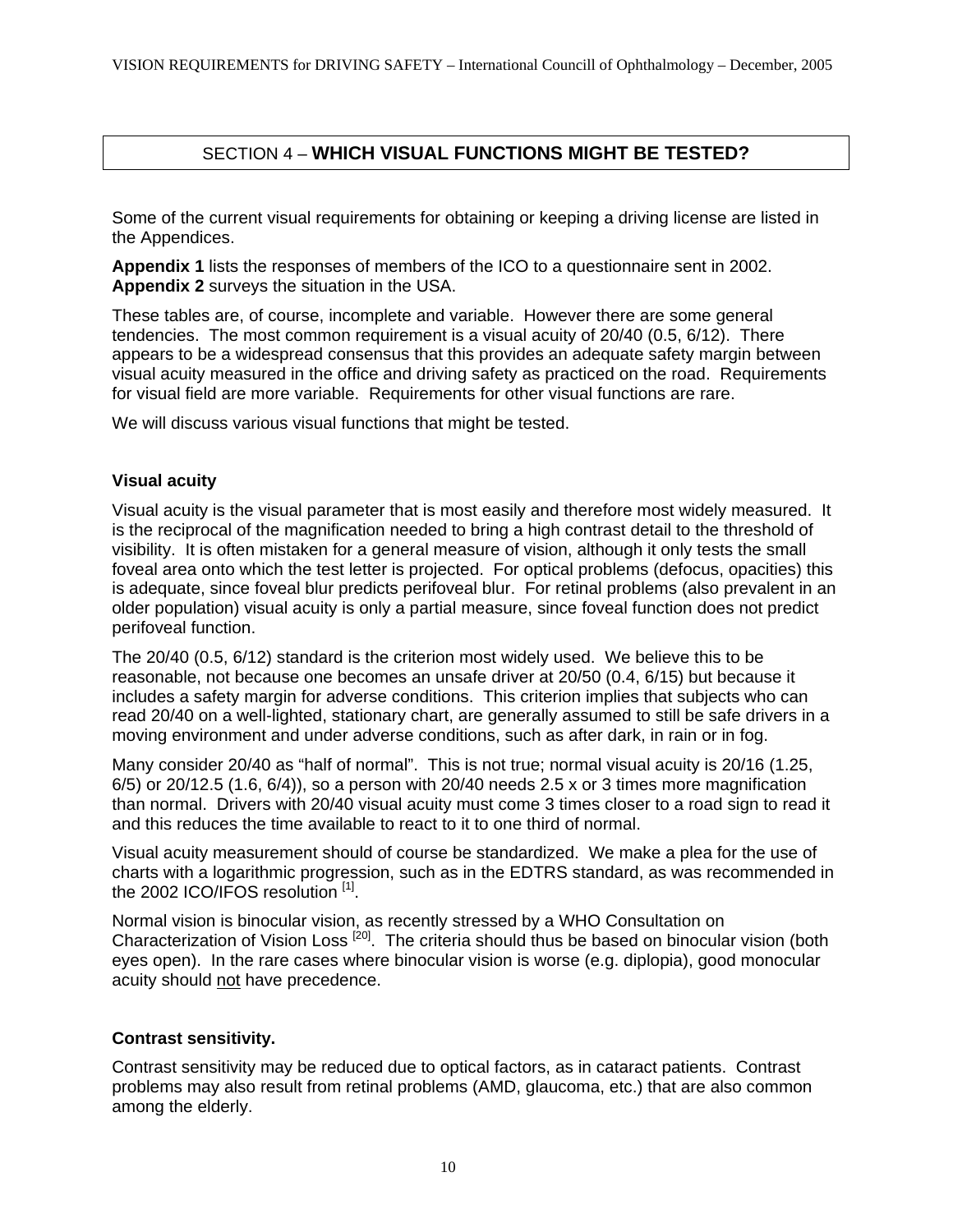If contrast sensitivity loss is caused by optical problems (defocus, scatter), both visual acuity and contrast sensitivity will be affected. When contrast sensitivity loss is caused by retinal problems, visual acuity loss and contrast sensitivity loss are not necessarily correlated. It is possible to have poor visual acuiy with good contrast vision; it is also possible to have good visual acuity with poor contrast vision. Brabyn et al. (2001)  $[21]$  $[21]$  showed that some people in an elderly population may have 20/20 (1.0, 6/6) acuity on a high contrast chart in good illumination, but may easily drop to 20/200 (0.1, 6/60) or below with low light, low contrast and glare. Mäntyjärvi & Tuppurainen (1999)<sup>[\[22\]](#page-25-21)</sup> strongly suggest to include simple tests for contrast sensitivity and glare sensitivity in the requirements for a driving license in older drivers.

Various tests are available. The Pelli-Robson contrast sensitivity test chart is standardized, but not often included in clinical exams. A recent variant is the Mars chart for hand-held use (Arditi,  $2004$ )<sup>[23</sup>. For any test the recommended safety margin for safe driving needs to be defined. Appendix 3 lists a suggestion for a cheap and simple screening test.

### **Glare sensitivity**

Glare sensitivity may similarly result from optical problems, such as cataract, or from retinal problems. In the first case straylight and disability glare are important; in the latter case, glare recovery time is also important. A recent European study  $[24]$  validated the use of a new straylight meter in an international population study.

# **Visual field**

A major peripheral impairment of the visual field is a reason for denying a driving license in most states in the USA and this condition is also included in the Guidelines of the European Commission <sup>[\[25\]](#page-25-24)</sup>. Central scotomata reduce visual acuity and are thus caught under the visual acuity requirement. No good data exist on the effect of mid-peripheral scotomata.

Yet, some states do not list field requirements at all, and when requirements are listed the way the field should be measured is often not indicated. Financial considerations may play a role. Reliable testing is expensive and the yield in accidents prevented is limited.

Use of standardized nomenclature is important. We need to specify what we mean. To most ophthalmologists a "30° field" means a 30° radius, to non-ophthalmologists it may mean a 30° diameter. Does a 120° field require 60° to the left and 60° to the right, or does 30° left and 90° right suffice? Some US rules specify "70° in either eye". They probably intended 70° to either side of fixation, especially if it is followed by "140° binocularly".

Clinical visual field testing is aimed at the diagnosis of underlying disorders. Sophisticated field testing equipment and algorithms have been developed for this purpose; each eye is tested separately and eye movements invalidate the test. Yet, functional vision is binocular vision and functional use of the visual field is impossible without an effective scanning strategy.

As stated before, functional criteria should be based on binocular vision, i.e. vision with both eyes open. This is especially important for visual fields, where good areas in one eye may compensate for scotomata in the other eye. Since there is no equipment that allows binocular testing with binocular monitoring, monocular testing with later superimposition of the monocular fields can be used as recommended in the Vision-99 Guide <sup>[\[26\]](#page-25-25)</sup> and in the current AMA Guides to the Evaluation of Permanent Impairment (5th edition, 2001)<sup>[[27\]](#page-25-26)</sup>. However, this does not yet address the importance of adequate scanning strategies  $^{[28, 29]}$  $^{[28, 29]}$  $^{[28, 29]}$  $^{[28, 29]}$ .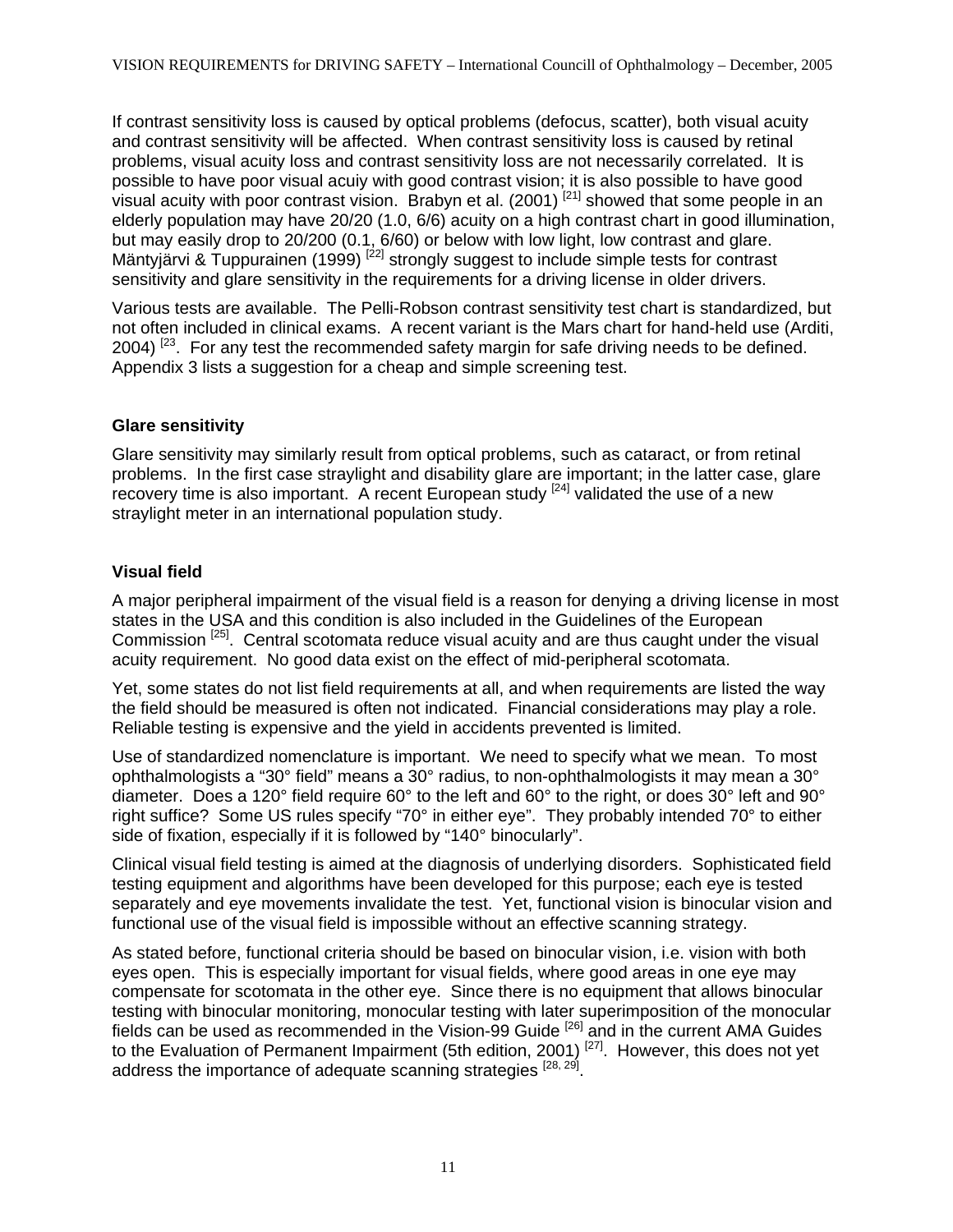Appendix 3 contains a suggestion for a type of field test aimed at detecting functional consequences, rather than at diagnosing underlying disorders.

# **Useful Field of View (UFOV).**

This test evaluates to what extent an object in the periphery of the visual field is not only seen but also perceived. As such, it evaluates a combination of visual and non-visual factors (attention). According to a study by Owsley (1994)<sup>[[30\]](#page-25-29)</sup> the UFOV test had better sensitivity and specificity than visual sensory or mental status tests in identifying older drivers at risk for accidents. Perceived driving disability (PDD) assessed by a questionnaire, was strongly correlated with visual acuity, contrast sensitivity and UFOV (van Rijn et al., 2002)<sup>[\[31\]](#page-25-30)</sup>. These studies, however, need to be confirmed. The UFOV test has, as far as we know, not yet been accepted for general use and is not incorporated in the European guidelines.

The UFOV test points to the importance of factors, such as attention, that are not strictly visual.

### **Diplopia**

A few jurisdictions mention diplopia. A recent Canadian proposal recommends the absence of diplopia within the central 40° (ie: 20° left, right, above and below fixation).

 Individuals vary greatly in the degree to which they are bothered by diplopia. Some are able to suppress the unattended image when looking through a monocular telescope or other monocular device, others close one eye. Traditional tests do not address this issue. We recommend that this issue be left to the gray zone of individual consideration.

#### **Color vision.**

The Guidelines of the European Commission <sup>[25]</sup> have dropped color vision requirements. They are still in use in some states in the USA, in Bulgaria, Columbia and provinces in Canada. Studies by Verriest et al (1980)<sup>[\[32\]](#page-25-31)</sup> have shown that abnormal color vision is not incompatible with safe driving. The problem of recognizing traffic lights is overcome by the standardized position of the different lights, appropriately chosen colors and in some countries by the differences in their sizes.

#### **Night vision.**

Problems with night vision are not limited to hemeralopia. Patients with hemeralopia are aware of their problems and will usually avoid driving at night.

Patients with IOL's or who underwent refractive surgery may experience glare problems and contrast loss when a wide pupil exposes the edges of the IOL or of the ablation zone. Such problems will never be detected in daylight testing. Also, patients with cataract will complain of glare and be extremely handicapped by the lights of cars driving towards them.

Especially older drivers will be blinded by oncoming cars because of increased intra-ocular light scattering and glare sensitivity, but also because of prolonged photostress recovery time (Mainster & Timberlake, 2003)<sup>[[33\]](#page-25-32)</sup>.

There are a number of tests that evaluate problems with night vision, including the Mesotest (Oculus) and the Nyktotest (Rodenstock) (van Rijn et al, 2002) [31]. None of them are included in guidelines, although some countries include a crude estimation of night vision in their criteria.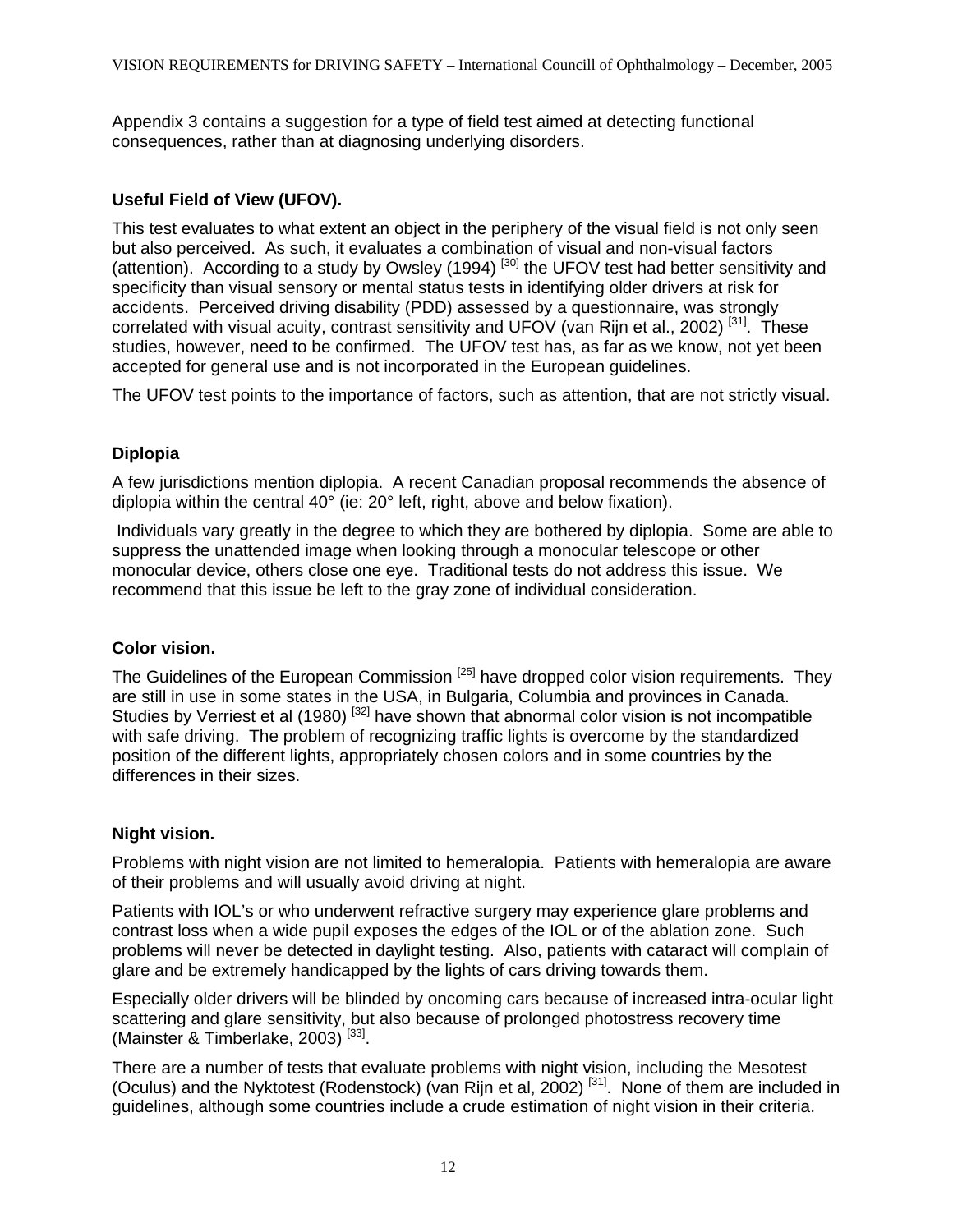# SECTION 5 – **SUGGESTED CRITERIA and RULES**

### **Visual Acuity**

A review of the tables in Appendix 1 and 2 shows that **binocular** (both eyes open) **acuity of 20/40** (0.5, 6/12) is the most common screening criterion for an unrestricted license. We believe that this provides a reasonable safety margin for general drivers with no other problems. Note, however, that this does not imply that a person with 20/40 acuity is necessarily a safe driver.

Requirements for professional and commercial drivers are not considered in this report. It is common to require a wider safety margin for this group, not because their visual environment is more complex, but because they may be responsible for passengers and/or for heavier equipment that can inflict more damage in an accident.

Some jurisdictions have also defined a visual acuity level beyond which not even a restricted license should be granted. We are comfortable with a 20/200 level, considering that on traditional, non-logarithmic charts 20/200 (0.1) actually means < 20/100 (< 0.2).

| 20/40 (0.5)     | No visual acuity-based objection to an unrestricted driving license,     |
|-----------------|--------------------------------------------------------------------------|
| or better       | even if acuity could be further improved with glasses or contact lenses. |
| < 20/40 (< 0.5) | Individual consideration, which may result in restrictions or denial.    |
| to              | Evaluation should include visual and non-visual factors and a road test  |
| 20/200 (0.1)    | when in doubt. Some licenses may be granted, some will not.              |
|                 | $<$ 20/200 ( $<$ 0.1)   No driving license                               |

Our recommendations for **visual acuity** can be summarized as follows:

# **Visual field**

Visual field criteria are more variable. As a screening criterion, we recommend a **binocular**  (both eyes open) **visual field of 120° in the horizontal meridian** with no obvious interruptions and approximately evenly divided to the left and right of fixation. No consensus exists about the instrument, target size or method to be used in screening for field defects. The assumption generally is that a fairly large / strong stimulus should be used, such as III4e (Goldmann) or 10 dB (Humphrey).

A vertical criterion of 20**°** above and below fixation (40**°** total) has also been proposed, but to our knowledge it has not yet been incorporated in any requirements. We know of no rules that set an absolute minimum visual field size. Attentional problems should be considered; hemi-neglect is probably more dangerous than hemi-anopia without neglect.

**120° horizontal, 40° vertical or better**  No visual field-based objection to an unrestricted driving license, *provided that the field is about evenly divided around fixation and that no attention-related problems were identified.* **Worse**  Individual consideration, may include restrictions. *Evaluation should include visual and non-visual factors and a road test. Some licenses may be granted, some will not.* 

Our recommendations for **visual field** can be summarized as follows: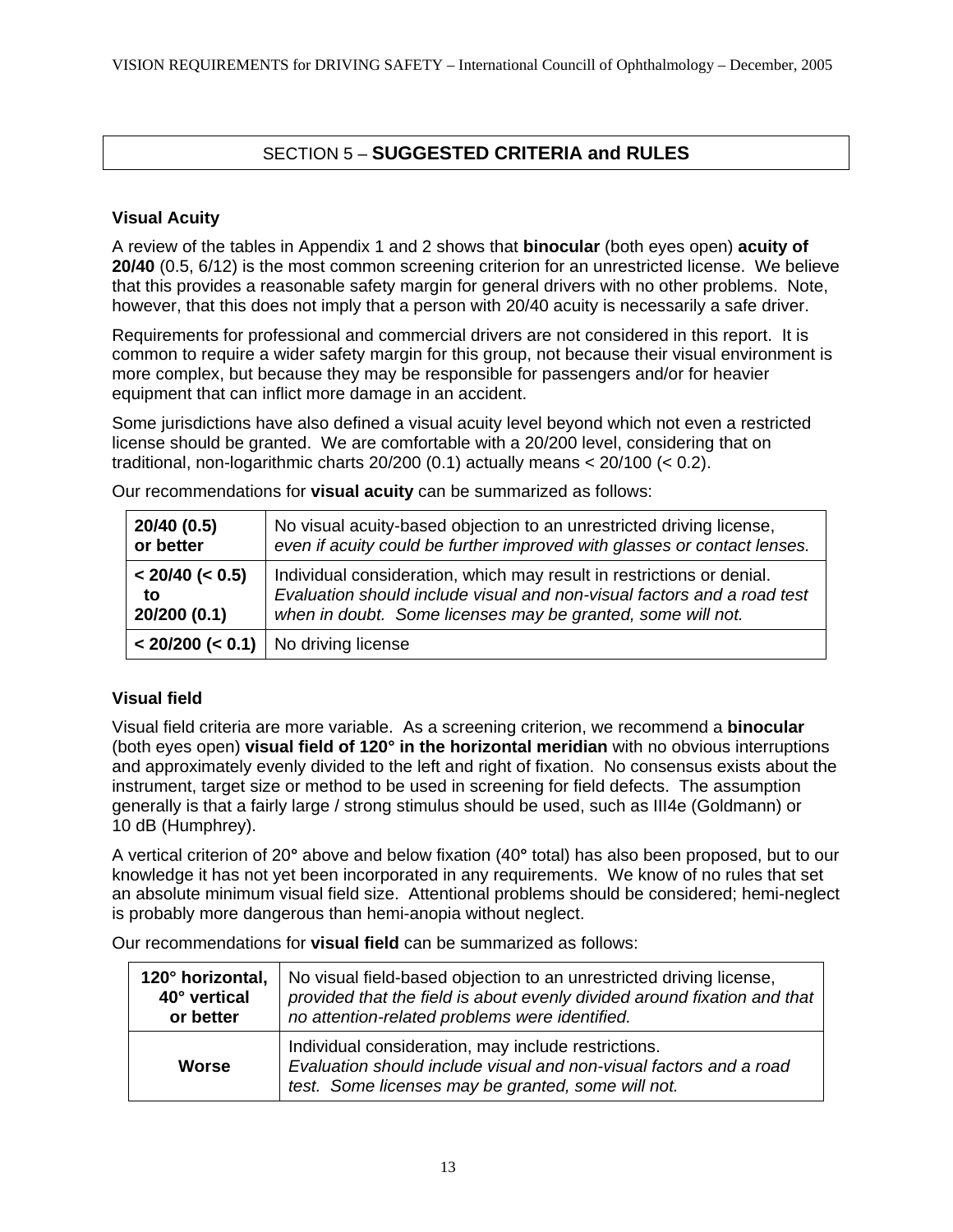While visual acuity screening with the presenting correction can be done easily and inexpensively, visual field screening is more involved. The cost of screening all applicants should be weighed against the number of accidents prevented. In many situations screening and testing may be done only for selected applicants, e.g. only for those who have already been referred for an eye examination because of visual acuity loss, those in whom field loss is suspected, and/or those involved in accidents.

#### **Contrast sensitivity**

Presently no contrast sensitivity requirements are listed in any jurisdiction. This does not mean, however, that contrast sensitivity is unimportant. When a simple, inexpensive screening test becomes available (see Appendix 3) and is validated, screening would be worthwhile, especially among the elderly. Those who fail the screening test should be referred for professional evaluation. Contrast problems due to optical causes are probably highly related to visual acuity loss, but contrast problems due to retinal causes (common in the elderly) can exist regardless of the visual acuity level.

#### **Restricted licenses**

As stated earlier, driving license requirements are meant to establish a safety margin between performance on a stationary letter chart in the office and performance in actual traffic situations under adverse conditions. For professional drivers the safety margin can be improved by imposing stricter requirements. For general drivers the safety margin can also be improved by prohibiting driving under certain adverse conditions. This is the purpose of issuing restricted licenses.

We feel strongly that issuing a driving license should not be an all-or-none, black-or-white decision, but that a *gray* area should be considered in which a license may or may not be issued. Factors other than vision may also affect that decision. It is not unusual that elderly drivers have multiple minor deficiencies, which in combination make driving inadvisable. The AMA report, mentioned earlier <sup>[5]</sup>, discusses such cases.

If visual acuity cannot be brought to the 20/40 level on a screening test, or if significant field defects are suspected, additional tests are indicated. This may include professional visual field testing, and testing of contrast sensitivity, glare sensitivity and night vision. After examination, the vision specialist can advise the licensing authority on possible license restrictions and on the re-assessment interval.

The licensing authority will consider this advice and possible additional information, such as other medical problems and past driving performance and may require an on-the-road test. The ultimate responsibility for issuing or not issuing a driving license, with or without restrictions, should rest with the licensing authority, not with the ophthalmologist or other organ specialist.

Various restrictions could be imposed, including the following.

- 1. Limitation to daylight driving
- 2. Restriction to a radius of …. Km from home
- 3. Restriction to familiar areas
- 4. Speed limitation
- 5. No highway driving
- 6. Requirement of more frequent testing, based on the prognosis of the condition.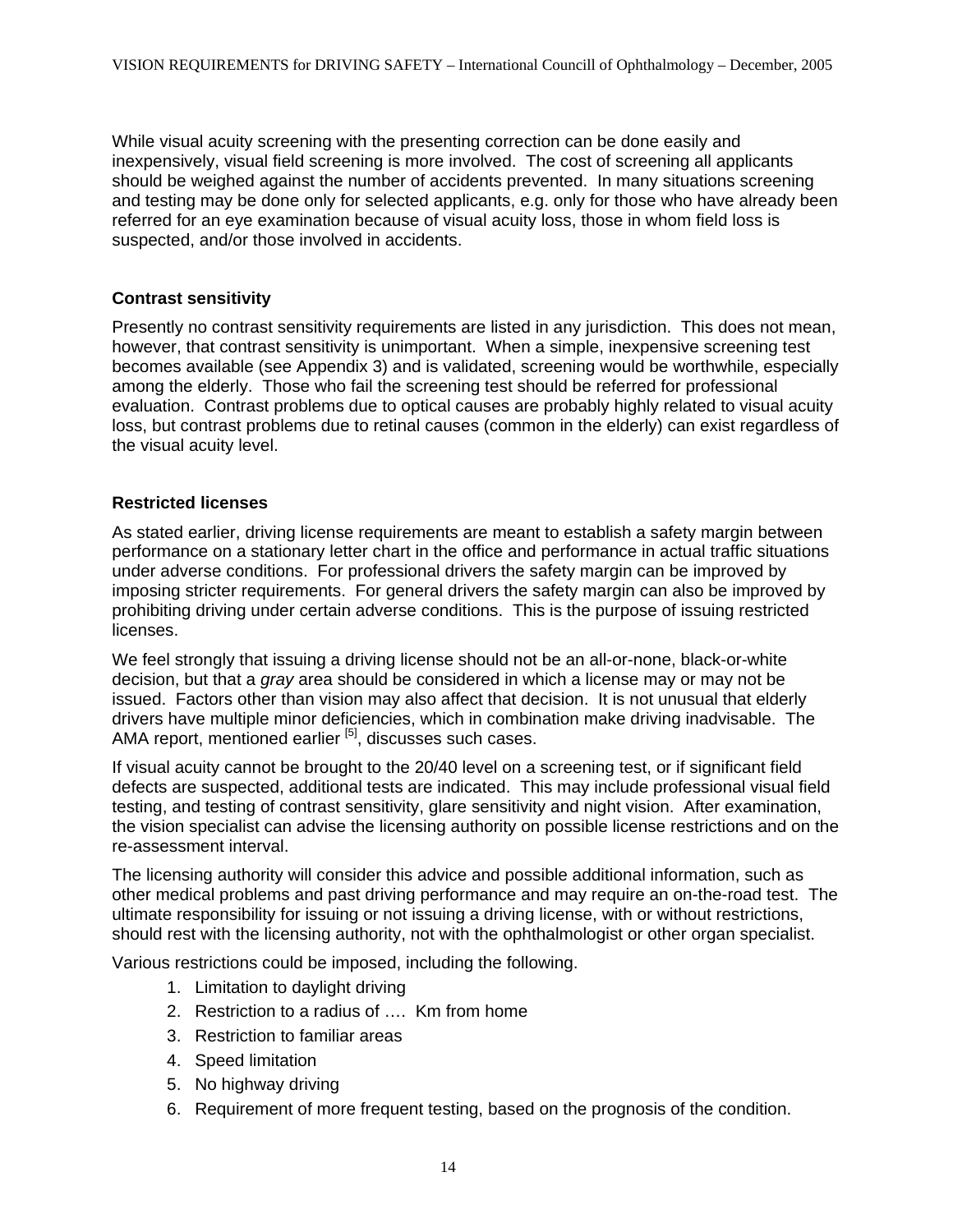#### **Renewal and Recertification.**

Renewal and recertification pose additional problems. In the United States all licenses have an expiration date. Restricted licenses may have a shorter renewal period, based on the prognosis for progression of any medical problems.

Applicants for a restricted license should be re-assessed for each renewal; however, this may not be feasible under all circumstances. Additional re-assessments could be imposed for persons provoking car accidents, even if they meet the visual criteria.

For older drivers, we recommend that all drivers should undergo vision screening at age 65 and 70 and every 3 years thereafter, or at the closest renewal date. The vision tests should include visual acuity, visual field, contrast sensitivity, glare sensitivity and ocular motility. These tests should, ideally, be performed by an ophthalmologist, but in many countries this is pure utopia. There is a need for simple screening devices that can be used in the department responsible for issuing motor vehicle licenses.

### **Use of bioptics.**

Some states in the USA allow the use of bioptic telescopes (bi-optic = small telescope for occasional viewing, mounted in the top half of a regular spectacle lens). Use of bioptics is not intuitive and requires a considerable training period. Only when the person has become comfortable with the use of bioptics can he/she be considered for a restricted license. Peli & Peli (2002)<sup>[[34\]](#page-25-33)</sup> established a list of recommendations for people driving with a telescope. They insist on the need to prepare a travel plan, keeping clean windshields and rear mirrors, being certain not to have to check the gas level, etc. These persons should limit their driving depending on traffic conditions and refrain from driving in poor weather conditions.

The benefit of telescopes is primarily in reading road signs at a greater distance, thus providing more time to react; however shifting back and forth between the carrier lens and the telescope takes time and thus limits the benefits. Driving in familiar surroundings where orientation is by landmarks rather than by road signs avoids the need for telescopes and may be a condition for a restricted license. Some users, especially older ones with limited driving needs, may find telescopes more cumbersome than helpful in driving. Licensing a bioptic driver should never be based on performance on a stationary letter chart only; it should always include an extended actual driving test by a qualified examiner to demonstrate that the applicant can drive more safely with a bioptic telescope than without one.

# **Can training improve visual performances in driving?**

Coeckelbergh (2002)<sup>[28]</sup> has shown that some patients with retinal scotomata can benefit from training. About half qualified for a driving license after 12 training sessions. Tant (2002) <sup>[29]</sup> has shown that training can also improve the performance of patients with homonymous hemianopia, although these patients did not reach the criteria for a driving license. Studies are under way to test the use of prisms in patients with hemianopia.

Again, training may help in some, but only an on-the-road driving assessment will determine whether an individual patient can be allowed to drive.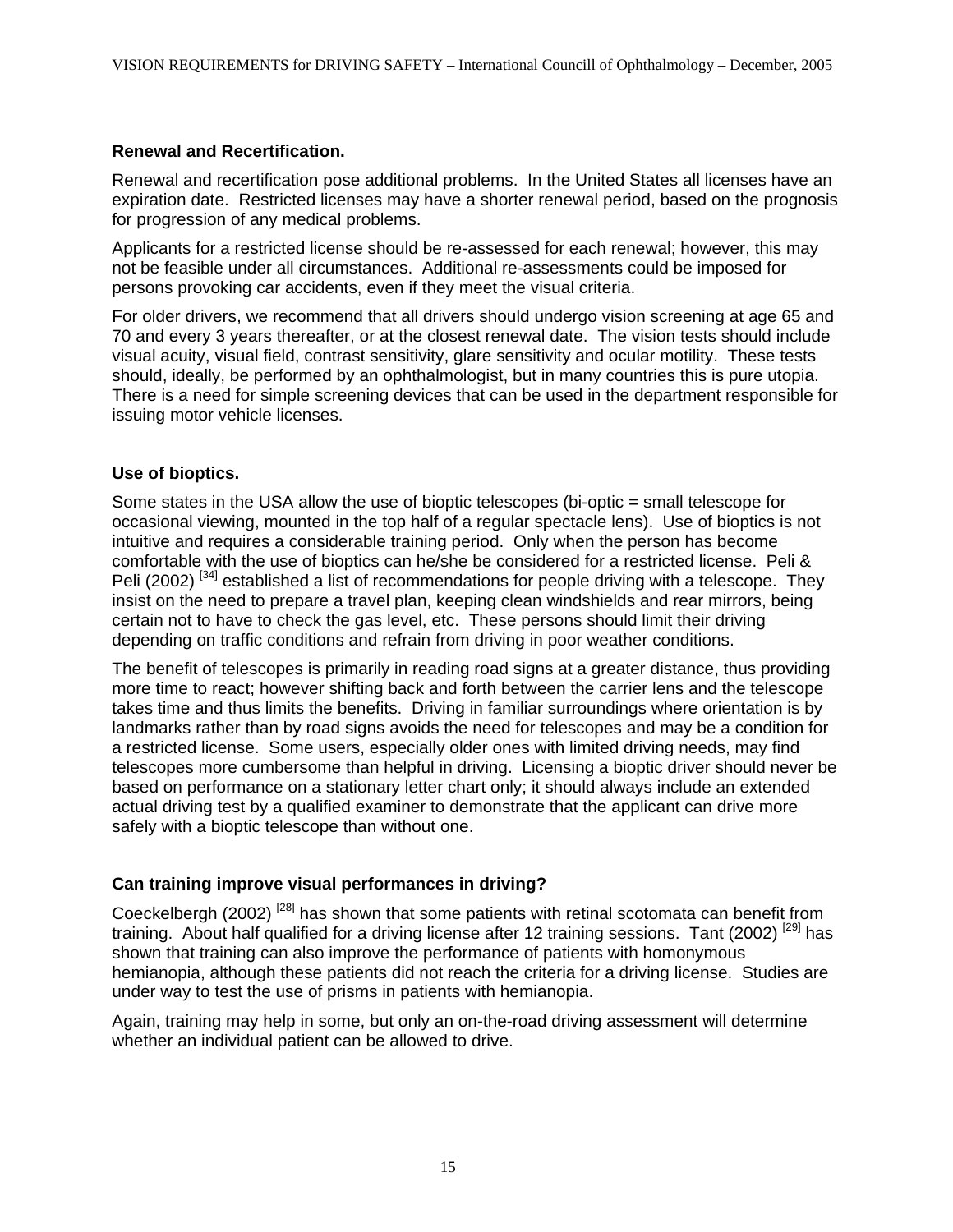# SECTION 6 – **SUMMARY and RECOMMENDATIONS**

- 1. There is a definite need to make the driving license requirements more uniform.
- 2. For an unrestricted (non-commercial) license we recommend that, with both eyes open, the applicant should have a **visual acuity** of 20/40 (0.5, 6/12) or better and an uninterrupted **visual field** of 120° or better in the horizontal meridian.

| 20/40 (0.5)           | No visual acuity-based objection to an unrestricted driving license,     |
|-----------------------|--------------------------------------------------------------------------|
| or better             | even if acuity could be further improved with glasses or contact lenses. |
| $< 20/40$ ( $< 0.5$ ) | Individual consideration, may result in restrictions or denial.          |
| to                    | Evaluation should include visual and non-visual factors and a road test  |
| 20/200(0.1)           | when in doubt. Some licenses may be granted, some will not.              |
| < 20/200 (< 0.1)      | No driving license                                                       |

Persons who do not meet the screening criteria should be referred for further evaluation by a vision specialist. If refractive correction can bring the visual acuity to 20/40 or better, and the visual fields appear normal, no further action is required.

- 3. In older drivers testing of glare and **contrast sensitivity** should be considered.
- 4. A compromise may have to be found between ideal testing and economic feasibility.
- 5. Driving licenses should have a defined renewal period.
- 6. The visual and driving performance of older drivers should be assessed regularly, we recommend starting at the age of 65 years.
- 7. There is a need for **restricted licenses**. The purpose of allowing restricted licenses is to improve the safety margin (inherent in the standard requirements) through avoidance of hazardous conditions, especially for those who have prior driving experience and a good driving record.
- 8. Although the European criteria only date from 1998, a group of the European Union has updated these criteria <sup>[25]</sup>. Their studies <sup>[24]</sup> and considerations have contributed to this report. We propose to cooperate with the European group and see with them whether their proposals could be adopted worldwide.

#### **Acknowledgments.**

The authors express their gratitude to Bruce Spivey, General Secretary for his support and to the board members of the ICO for the information provided. They want to acknowledge especially the valuable comments of P.Watson (Cambridge), A.Kooijman (Groningen), L.van Rijn (Amsterdam), D.P.Anderson (Ottawa) and M.Tant (Brussels).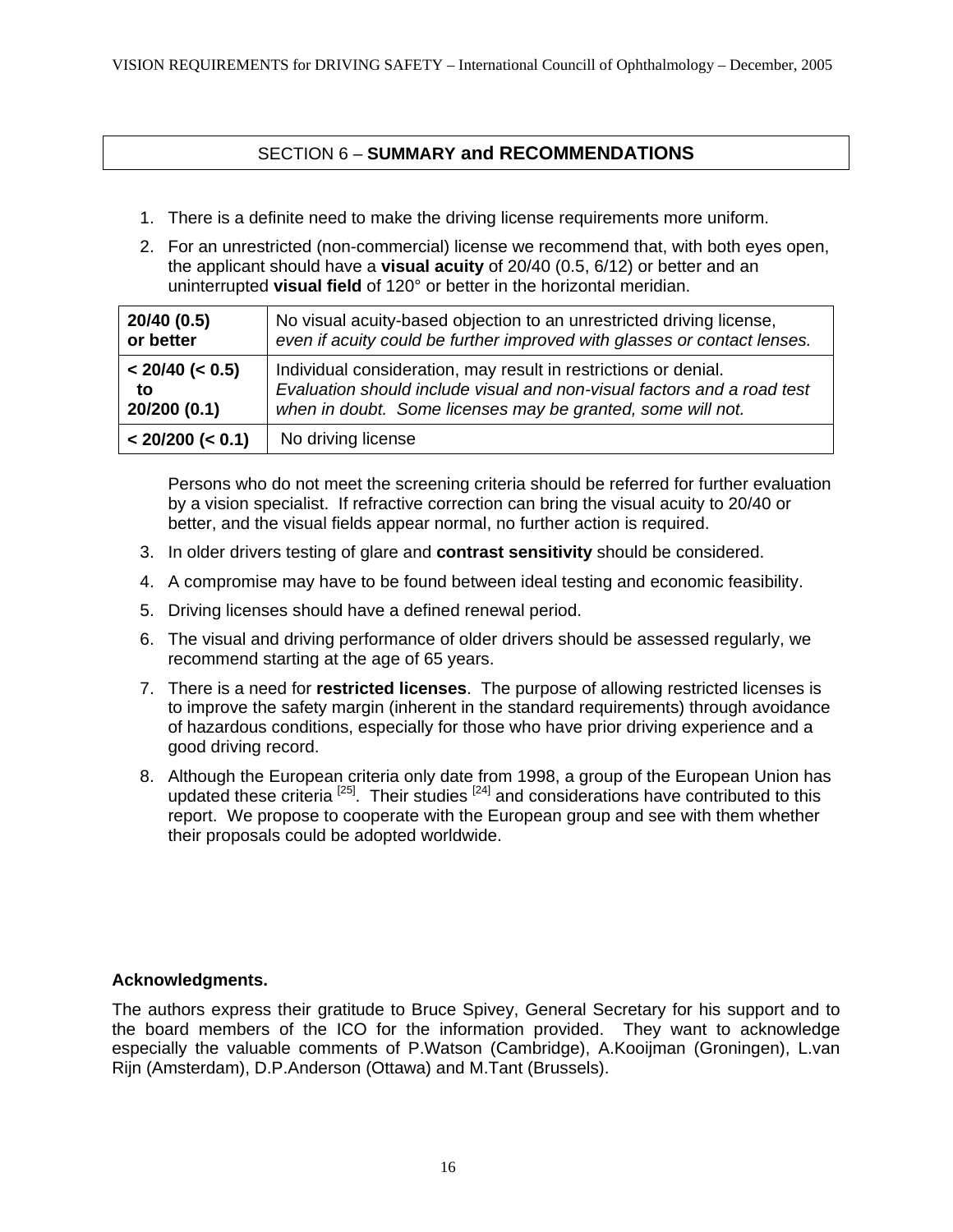# Appendix 1 – **SURVEY of DRIVING LICENSE REQUIREMENTS** (except USA)

| <b>Country</b>        | <b>Visual</b><br><b>Acuity</b> , both | Monocular<br>vision | <b>Visual fields</b>             | <b>Color</b><br>vision | <b>Restr. License</b><br>possible |  |
|-----------------------|---------------------------------------|---------------------|----------------------------------|------------------------|-----------------------------------|--|
|                       | eyes                                  |                     |                                  |                        |                                   |  |
| Algeria               | 0.8                                   | $1.0 (+ 2$ rear     |                                  |                        |                                   |  |
| (Hartani)             |                                       | mirrors)            |                                  |                        |                                   |  |
| Australia             | 6/12                                  | 6/12                | $120^\circ$ hor. by              | N <sub>o</sub>         | Yes                               |  |
| (F.Martin)            |                                       |                     | confrontation                    |                        |                                   |  |
| Bulgaria              | 0.6                                   |                     |                                  | Yes                    |                                   |  |
| (Markov)              |                                       |                     |                                  |                        |                                   |  |
| Belgium               | 0.5                                   | 0.6                 | $120^\circ$                      | N <sub>o</sub>         | Yes                               |  |
| (Off. journal)        |                                       |                     | no diplopia                      |                        |                                   |  |
| Canada $^{[35, .36]}$ | 20/50                                 |                     | 120° (Quebec                     | Some yes               | Yes                               |  |
| (Casson et al, 2000,  | (Quebec                               |                     | $100^{\circ}$ hor; $>30^{\circ}$ | Some no                |                                   |  |
| D.P.Anderson 2005)    | 20/50                                 |                     | each side)                       |                        |                                   |  |
| Colombia              | 20/40                                 |                     | $120^\circ$                      | Yes                    |                                   |  |
| (Rodriguez)           |                                       |                     |                                  |                        |                                   |  |
| Denmark               | $\overline{0.5}$                      | 0.6                 | Nl. for hand                     |                        |                                   |  |
| (Norregaard)          |                                       |                     | movements                        |                        |                                   |  |
| European Union        | 0.5                                   | 0.6                 | $120^\circ$                      | $\rm No$               | Yes                               |  |
| (e.g. Belgium)        |                                       |                     | no diplopia                      |                        |                                   |  |
| France                | 0.5                                   | 0.6                 | $120^\circ$                      | $\rm No$               |                                   |  |
| (J.P.Adenis)          |                                       |                     | no diplopia                      |                        |                                   |  |
| Gambia                | 6/9                                   |                     | N <sub>o</sub>                   |                        |                                   |  |
| (H.Faal)              |                                       |                     |                                  |                        |                                   |  |
| Germany               | 0.5                                   | 0.6                 | Yes                              |                        | Yes                               |  |
| (Steuhl, M.Korth)     | 0.2                                   |                     |                                  |                        |                                   |  |
| Hungary               | 0.8; 0.25                             | 1.0                 | Defect of less                   |                        | Yes                               |  |
| (Hatvani)             | 1.3                                   |                     | than 30°                         |                        |                                   |  |
| India                 | 6/18                                  |                     |                                  |                        |                                   |  |
| (Rao, Vasavada)       |                                       |                     |                                  |                        |                                   |  |
| Israel                | 6/12                                  |                     | Yes                              |                        |                                   |  |
| (J.Pe'er)             |                                       |                     |                                  |                        |                                   |  |
| Italy                 | 0.5                                   |                     | Yes                              |                        | Yes                               |  |
| (Secchi)              |                                       |                     |                                  |                        |                                   |  |
| Japan                 | 0.7 binoc.                            |                     | $150^\circ$                      |                        |                                   |  |
| (Shigeaki)            | 0.3 lesser eye                        |                     |                                  |                        |                                   |  |
| Mexico                | 20/25                                 |                     |                                  |                        | Yes                               |  |
| (Graue)               |                                       |                     |                                  |                        |                                   |  |
| Netherlands           | 0.5                                   | 0.6                 | $140^\circ$                      | No                     | Yes                               |  |
| (Kooijman)            |                                       |                     |                                  |                        |                                   |  |
| New Zealand           | 6/12                                  | $6/12$              | $140^\circ$                      | No                     | Yes                               |  |
| (Peart)               |                                       |                     |                                  |                        |                                   |  |
| Nigeria               | 6/12                                  |                     | Yes                              |                        | Yes                               |  |
| (Hassan, Abiose)      | 6/9                                   |                     |                                  |                        |                                   |  |

This tabulation is based on data provided by members of the International Council, as indicated.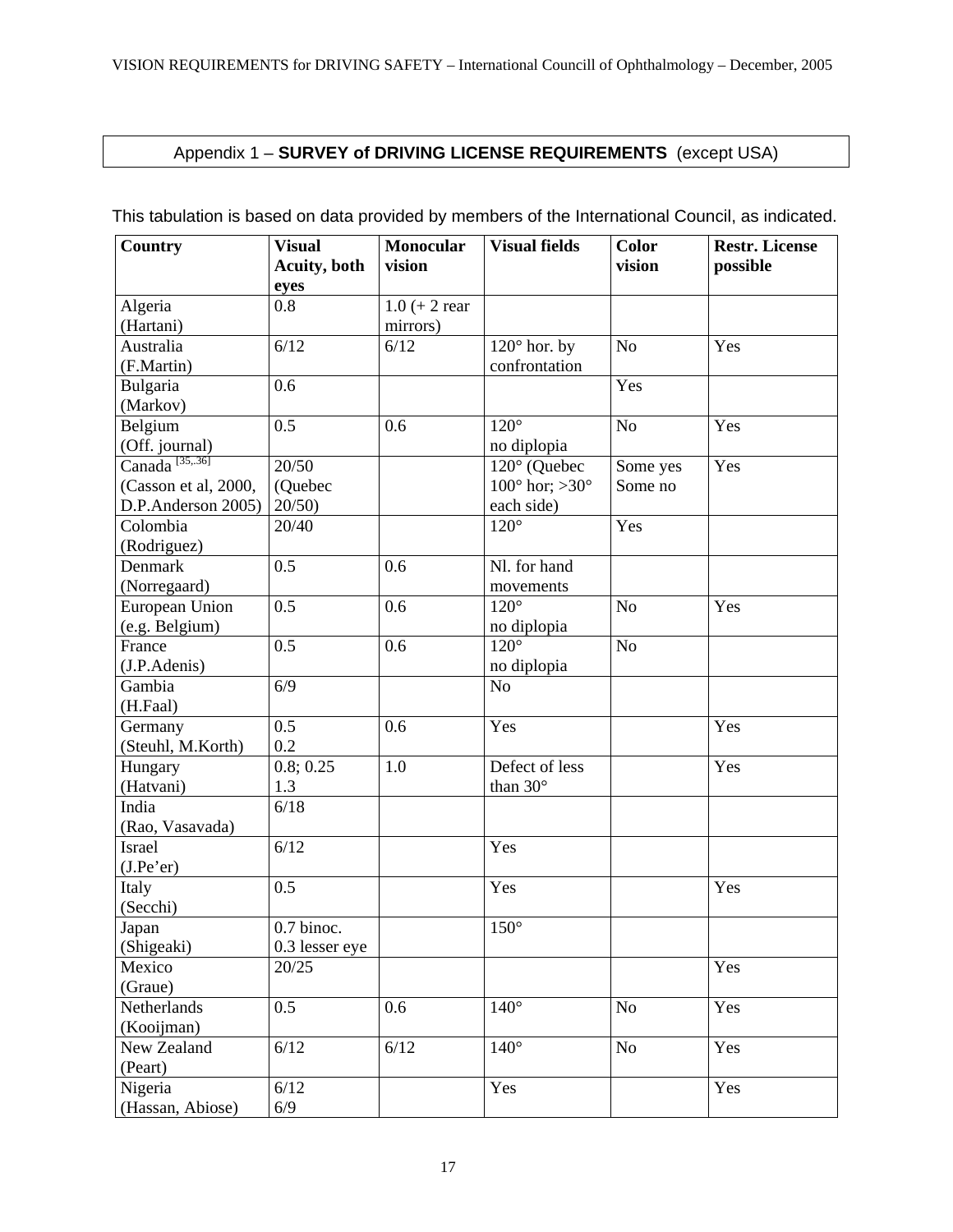| Slovekia          | 0.5                       |     | Yes                     |                | Yes |
|-------------------|---------------------------|-----|-------------------------|----------------|-----|
| (Cernak)          |                           |     |                         |                |     |
| South Africa      | 20/40                     |     | Yes                     |                | Yes |
| (T.Murray)        |                           |     |                         |                |     |
| Sweden            | 0.5                       | 0.6 | One normal              | N <sub>o</sub> | Yes |
| (Hedin)           |                           |     |                         |                |     |
| Switzerland       | $0.6$ ; other $0.1$       | 0.8 | $140^\circ$             |                | Yes |
| Jenny)            |                           |     | no diplopia             |                |     |
| UK.               | car number                |     | $120^\circ$ , tested if |                |     |
| (P.Watson)        | plate at 25 yds           |     | driver declares         |                |     |
|                   | $(6/12 \text{ to } 6/18)$ |     | eye disease             |                |     |
| Venezuela         | 20/40                     |     | Normal on               | Semaphor       | Yes |
| (Cortez)          |                           |     | confrontation           |                |     |
| <b>European</b>   | 0.5                       | 0.6 | $120^\circ$             | N <sub>o</sub> | Yes |
| <b>Commission</b> |                           |     | no diplopia             |                |     |

The criteria vary from country to country. Most countries agree with a visual acuity in the better eye of 0.50 (20/40; 6/12). If the driver has only one functional eye, the vision requirement in that eye is higher than for binocular drivers in Belgium, Denmark, Germany, Hungary and Switzerland.

Only the UK specifies the way visual acuity must be measured. Section 92 of the Road Traffic Act of 1998, states "*The inability to read in good light (with the aid of corrective lenses if necessary) a registration mark fixed to a motor vehicle and containing letters and figures 79.4 mm high at a distance of 25 yards)."*

This test, of course, lacks standardization and a study by Kiel et al (2003)<sup>[[37\]](#page-25-36)</sup> showed that the results depend on the reading difficulty. T174ILE is easier to decipher than M528CBY. Drivers with 20/40 visual acuity failed the test.

The Belgian guidelines have been modified by the Royal Decree of 23 March 1998 and follow the Guidelines of the European Commission <sup>[25]</sup>. As such they are representative for the situation in the whole European Union. A candidate presenting an acute or chronic ocular condition, which may influence driving safety, is not allowed to drive. If he/she suddenly loses the vision of one eye, has been operated on one eye or presents an oculomotor palsy provoking diplopia in primary gaze, the ophthalmologist must determine when the candidate is apt to drive. Next to visual acuity and visual field, night vision is also considered. However protanopia, which was an exclusion criterion before 1998, is no more considered a reason to deny a driving license.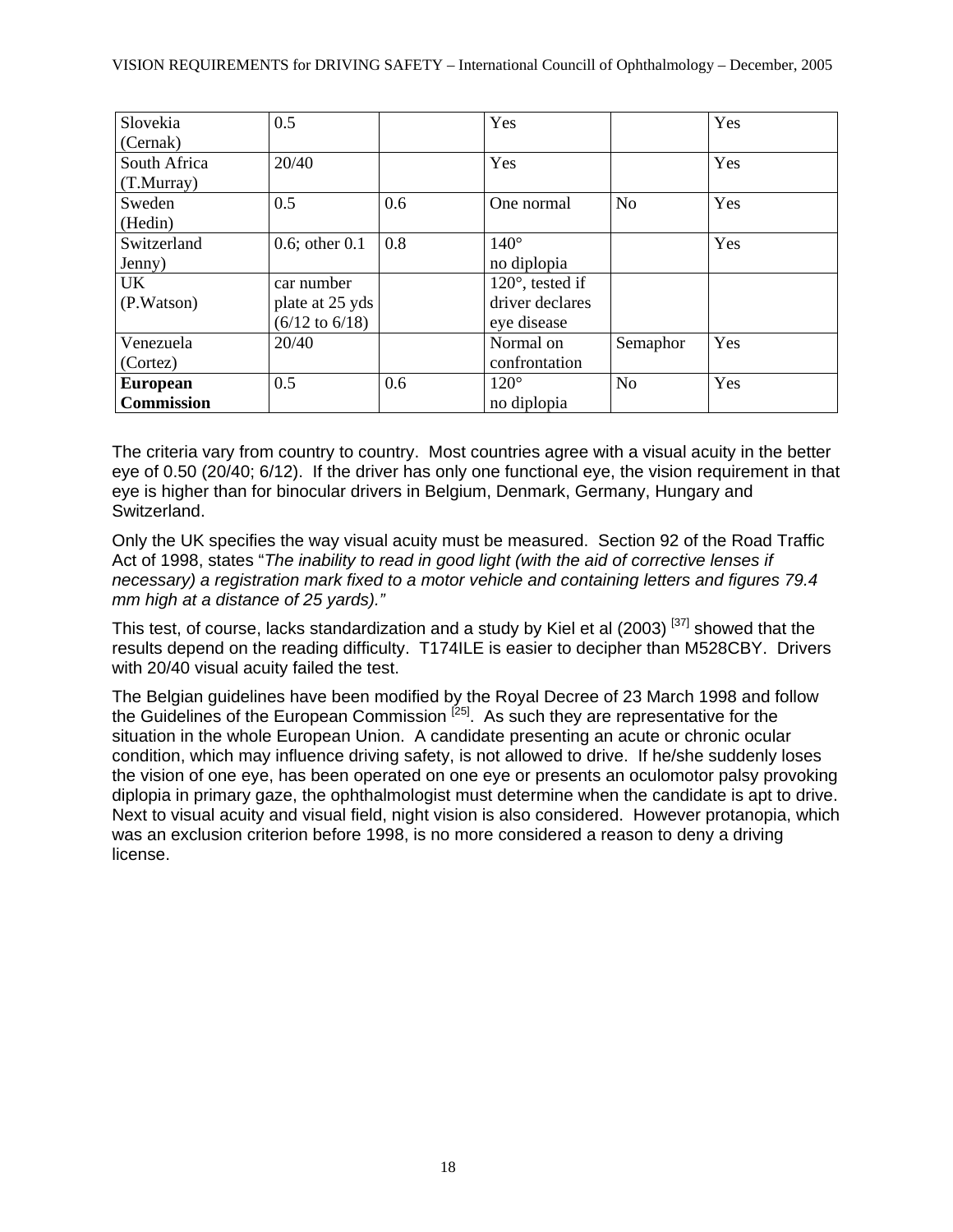# Appendix 2 – **DRIVING LICENSE REQUIREMENTS in the USA**

This information was taken from the "AMA's "Physician Guide to Assessing and Counseling Older Drivers." (2003)<sup>[5]</sup>.

Where applicable:  $U =$  unrestricted license,  $R =$  restricted license, may list additional criteria.

| <b>State</b>      | <b>VA</b>  | <b>VA</b>          | Monoc.        | Abs.            | <b>Bioptics</b> | Min. ext.                     | <b>Color</b> | Restric.         |
|-------------------|------------|--------------------|---------------|-----------------|-----------------|-------------------------------|--------------|------------------|
|                   | each eye   | both eyes          | <b>Vision</b> | min.            |                 | vis. fields                   | vision       | <b>License</b>   |
| Alabama           | 20/40      | 20/40              | 20/40         | 20/60           | No              | $110^\circ$                   | New dr.      | Yes              |
| Alaska            | 20/40      | 20/40              | 20/40         | 20/100          | Cond.           | None                          | None         | $\overline{Yes}$ |
| Arizona           | 20/40      | 20/40              | 20/40         | 20/60           | N <sub>o</sub>  | $70^{\circ}/35^{\circ}$       | Prof.        | Daylight         |
|                   |            |                    |               | day only        |                 |                               | drivers      |                  |
| Arkansas          | 20/40      | 20/50              | 20/40         | $20/40$ U       | Yes             | $105^{\circ}$                 | None         | Yes              |
|                   | w/o corr.  | w. corr.           |               | 20/60 R         |                 |                               |              |                  |
| California        | 20/70      | 20/40              | 20/40         | 20/200          | Daylight        | None                          | None         | Yes              |
| Colorado          | 20/40      | 20.40              | 20/40         | None            | Yes             | None                          | None         | Yes              |
| Connect.          | 20/40      | 20/40              | 20/40         | $20/70$ U       | $\overline{No}$ | $\overline{100^{\circ}}$ mon. | None         | Yes              |
|                   |            |                    |               | 20/200 R        |                 | $140^\circ$ bin.              |              |                  |
| Delaware          | 20/40      | $\overline{20/40}$ | 20/40         | 20/50           | Daylight        | None                          | None         | Daylight         |
| $\overline{D.C.}$ | 20/40      |                    | 20/40         | 20/70           | N <sub>o</sub>  | $130^\circ$                   | <b>New</b>   | Daylight         |
|                   | lesser eye |                    |               | requires        |                 |                               | drivers      |                  |
|                   | 20/70      |                    |               | $140^\circ$ fld |                 |                               |              |                  |
| Florida           | 20/40      |                    | 20/40         | 20/70           | No              | $130^\circ$                   | None         | Yes              |
|                   | lesser eye |                    |               |                 |                 |                               |              |                  |
|                   | >20/200    |                    |               |                 |                 |                               |              |                  |
| Georgia           | 20/60      | 20/60              | 20/60         | 20/60           | Yes             | $140^\circ$                   | None         | Yes              |
| Hawaii            | 20/40      | 20/40              | 20/40         | 20/40           | Yes             | $70^\circ$                    | None         | Yes              |
| Idaho             | 20/40      | 20/40              | 20/40         | 20/40           | Yes             | None                          | None         | Yes              |
| Illinois          | 20/40      | 20/40              | 20/40         | 20/40 U         | Yes             | $105^\circ$ one               | None         | Yes              |
|                   |            |                    |               | 20/70 R         |                 | $140^\circ$ both              |              |                  |
| Indiana           | 20/40      | 20/40              | 20/50         | 20/40           | Yes             | $70^\circ$ one                | Prof. and    | Daylight         |
|                   |            |                    |               |                 |                 | $120^{\circ}$ both            | bioptic      | only             |
| Iowa              | 20/40      | 20/40              | 20/40         | 20/200 R        | No              | $140^\circ$                   | None         | Yes              |
| Kansas            | 20/40      | 20/40              | 20/40         | 20/40           | Yes             | $110^{\circ}$ both            | None         | Yes              |
|                   |            |                    |               | $20/60$ R       |                 | 55° monoc                     |              |                  |
| Kentucky          | 20/40      | 20/40              | 20/40         | 20/200 R        | Yes             | $120^{\circ}$ E               | None         | Yes              |
|                   |            |                    |               |                 |                 | $80^\circ$ N                  |              |                  |
| Louisiana         | 20/40      | 20/40              | 20/40         | 20/100          | $\rm No$        | None                          | None         | Yes              |
| Maine             | 20/40      |                    | 20/40         | 20/70 R         | Yes             | $140^\circ$ U                 | None         | Yes              |
|                   |            |                    |               |                 |                 | $110^{\circ}$ R               |              |                  |
| Maryland          | 20/40      | 20/40              | 20/40         | 20/100 R        | Yes             | $140^\circ$ U                 | Prof. only   | Daytime          |
|                   |            |                    |               |                 |                 | $110^{\circ}$ R               |              |                  |
| Massach.          | 20/40      | 20/40              |               | 20/40 U         | Yes             | $120^\circ$                   | Yes          | Daytime          |
|                   |            |                    |               | 20/70 R         |                 |                               |              |                  |
| Michigan          | 20/40      | 20/40              | 20/50 ?       | 20/70 R         | Yes             | $110 - 140^\circ$             | None         | Yes              |
| Minnesota         | 20/40      | 20/40              | 20/40         | 20/80 R.        | $\rm No$        | $105^\circ$                   | None         | Yes              |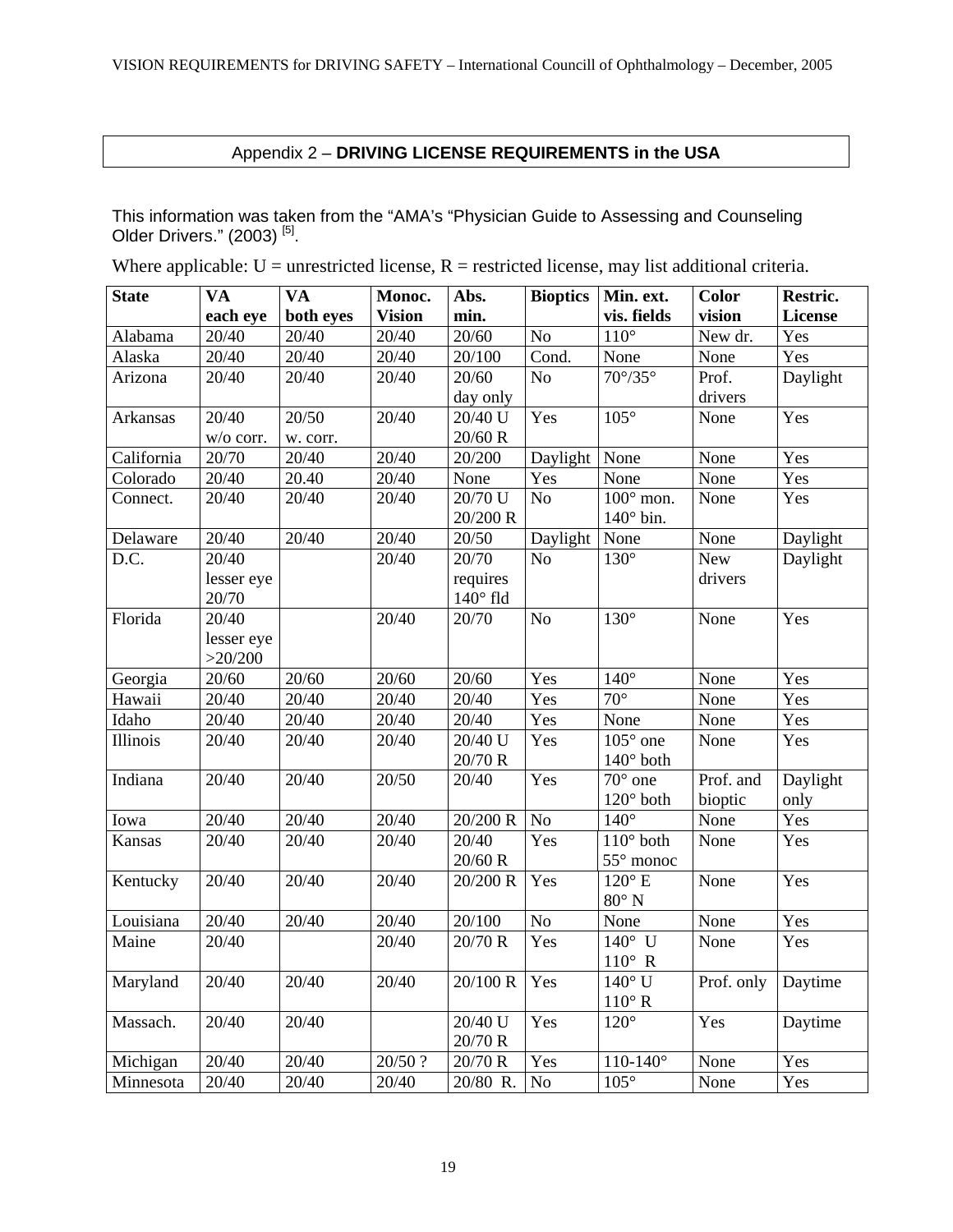| Mississipp              | 20/40          | 20/40 |                             | 20/70                                                     | Yes            | $140^\circ$ both<br>T 70°, N 35°                              | None             | Yes     |
|-------------------------|----------------|-------|-----------------------------|-----------------------------------------------------------|----------------|---------------------------------------------------------------|------------------|---------|
| Missouri                | 20/40          | 20/40 | 20/50 ?                     | 20/160 R                                                  | Yes            | $55^\circ$ both<br>$85^\circ$ one R                           | None             | Yes     |
| Montana                 | 20/40          | 20/40 | 20/40                       | 20/100 R                                                  | Yes            | Prof. only                                                    | Prof. only       | Yes     |
| Nebraska                | 20/40          | 20/40 | 20/40                       | 20/70                                                     | Yes            | $140^\circ$ both<br>$100^\circ$ R                             |                  | Yes     |
| Nevada                  | 20/40          | 20/40 | 20/40                       | 20/50                                                     | Yes            | $140^\circ$ U<br>$110^{\circ}$ R                              | None             | Daytime |
| <b>New</b><br>Hampshire | 20/40          |       | 20/30                       | 20/70                                                     | Yes            | None                                                          | None             | Daytime |
| New Jersey              | 20/50          | 20/50 | 20/50                       | 20/50                                                     | Yes            | None                                                          | None             | Yes     |
| <b>New</b><br>Mexico    | 20/40          | 20/40 | 20/40                       | 20/80                                                     | No             | $120^\circ$ temp<br>30° nasal                                 | None             | Yes     |
| New York                | 20/40          | 20/40 | 20/40                       | 20/70                                                     | Yes            | $140^\circ$                                                   | None             | Yes     |
| North<br>Carolina       | 20/40          | 20/50 | 20/30                       | $\overline{20/100}$ R                                     | No             | $60^\circ$                                                    | None             | Yes     |
| North<br>Dakota         | 20/40          | 20/40 | 20/40                       | 20/80 R                                                   | Yes            | $105^\circ$                                                   | None             | Yes     |
| Ohio                    | 20/40          | 20/40 | 20/30                       | 20/70                                                     | Yes            | 70° temp                                                      | Yes              | Daytime |
| Oklahoma                | 20/60          | 20/60 | 20/50                       | 20/100                                                    | No             | $70^{\circ}$                                                  | None             | Yes     |
| Oregon                  | 20/40          | 20/40 | 20/40                       | 20/70                                                     | Yes            | $110^{\circ}$                                                 | None             | Daytime |
| Pennsyl-<br>vania       | 20/40          | 20/40 | 20/40                       | 20/100 R                                                  | Yes            | $120^\circ$                                                   | None             | Yes     |
| Rhode<br>Island         | 20/40          | 20/40 | 20/40                       | 20/40                                                     | $\overline{?}$ | $\overline{?}$                                                | None             | No      |
| South<br>Carolina       | 20/40          | 20/40 | 20/40<br>outside<br>mirrors | $\frac{1}{20}{70} +$<br>> 20/200<br>$20/40 +$<br>< 20/200 | Yes            | $140^\circ$                                                   | None             | Yes     |
| South<br>Dakota         | 20/50          | 20/40 | 20/40                       | 20/60 R                                                   | Yes            | None                                                          | None             | Yes     |
| Tennessee               | 20/40          | 20/40 | 20/40                       | 20/60 R                                                   | Yes            | Prof. only                                                    | Prof.<br>drivers | Yes     |
| Texas                   | $\sqrt{20/40}$ | 20/59 | 20/25                       | 20/70 R                                                   | Yes            | None                                                          | New<br>drivers   | Yes     |
| Utah                    | 20/40          | 20/40 | 20/40                       | 20/100 R                                                  | N <sub>o</sub> | $120^{\circ}$ hor+<br>$20^{\circ}$ vert.U<br>$90^\circ$ hor.R | None             | Yes     |
| Vermont                 | 20/40          | 20/40 | 20/40                       | 20/40                                                     | Yes            | Each 60°                                                      | None             | Yes     |
| Virginia                | 20/40          | 20/40 | 20/40                       | 20/200 R                                                  | Yes            | $100^{\circ}$ U<br>$70^\circ$ R                               | None             | Yes     |
| Washing-<br>ton         | 20/40          | 20/40 | 20/40                       | 20/70 R                                                   | Yes            | $110^{\circ}$                                                 | New and<br>prof. | Yes     |
| West<br>Virginia        | 20/40          |       | 20/40                       | 20/60                                                     | $\rm No$       | None                                                          | None             | No      |
| Wisconsin               | 20/40          |       | 20/40                       | 20/100                                                    | Yes            | $70^{\circ}$                                                  | Prof. only       | Yes     |
| Wyoming                 | 20/40          | 20/40 | 20/40                       | 20/100 R                                                  | Yes            | $120^{\circ}$                                                 | None             | Yes     |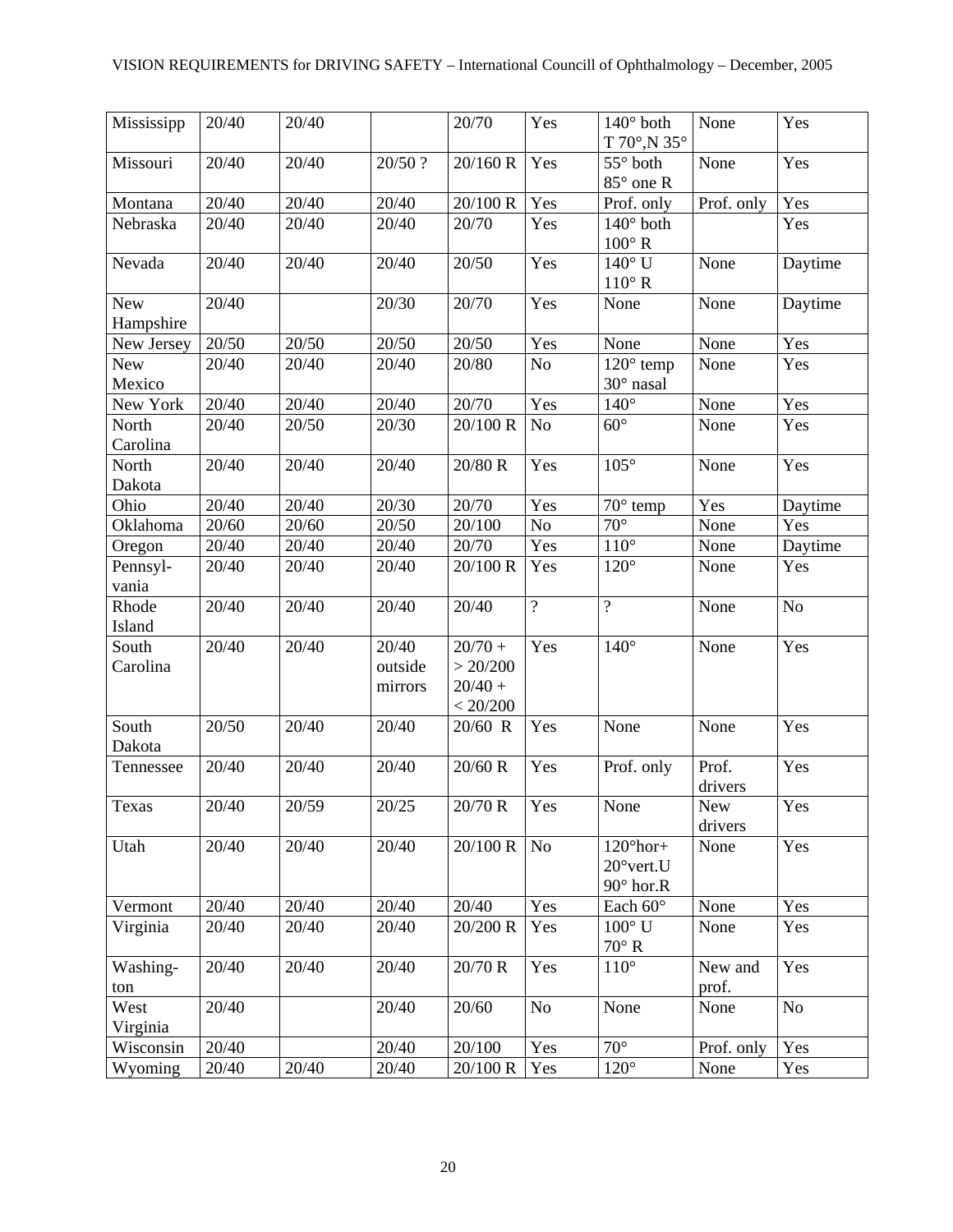This table shows that the situation in the USA, where legislation varies from state to state, is as diverse as among countries in Europe. Since bioptic telescopes are allowed in some states this information has been included as well.

Apparently there are some strange rules. In Indiana and in Michigan a monocular patient could be allowed with a vision of 20/50 (0.4, 6/15) whereas the requirement for binocular drivers is 20/40 (0.5, 6/12).

All States indicate a limit of license validation:

*4 years* in 18 states (Alabama, Arkansas, Georgia, Idaho, Illinois, Indiana, Kentucky, Louisiana, Michigan, Minnesota, Mississippi, Nevada, New Jersey, North Dakota, Ohio, Oklahoma, Pennsylvania, Wyoming).

Reduced to 3 years at age 75 in Indiana and to 2 years at age 65 in Pennsylvania.

*5 years* in 18 states (Alaska, California, Delaware, District of Columbia, Iowa, Maryland, Massachusetts, Nebraska, New Hampshire, North Carolina, Rhode Island, South Carolina, South Dakota, Tennessee, Utah, Virginia, Washington, West Virginia). Reduced to two years at age 70 in Iowa and in Rhode Island.

*6 years* in 6 states (Connecticut, Hawaii, Kansas, Maine, Missouri, Texas). Reduced to 4 years at age 65 in Kansas and in Maine, to 3 years at age 70 in Missouri and to 2 years at age 72 in Hawaii

*8 years* in 4 states (Montana, New York, Oregon, Wisconsin). Reduced to 4 years at age 75 in Montana. After age 50 vision screening is required every 8 years in Oregon

*10 years* in Colorado (reduced at 5 years at age 61)

*12 years* in Arizona (reduced at 5 years at age 65)

Variable limits:

*2-4 years* in Vermont

*4-6 years* in Florida, depending on driving history

*4-8 years* in New Mexico (each year after age 75)

It must be stated that vision testing at the time of renewal is not required in Alabama, Connecticut, Kentucky, Oklahoma, Pennsylvania, Tennessee, Vermont and West Virginia. In Maine the vision must be tested at age 40, 52, 65 and every 4 years thereafter, in Oregon vision testing is required only after the age of 50 years and only after the age of 65 years in Utah.

There are no age-based renewal procedures in 30 states. Renewal by mail is not accepted at age 65+ in Colorado and Connecticut, and at age 69 or 70 in Alaska, Arizona, California, Idaho, and Louisiana. At age 70 the applicant must submit a letter from his/her physician stating that he/she is medically fit to drive (vision, physical and mental status), in the District of Columbia and in Maryland. In Nevada a vision test and a medical report are required for renewal at the age of 70, vision testing is required at license renewal at age 65+ in Utah. New Hampshire requires a road test at the age of 75. In Florida vision testing is required at each renewal from age 79 on. Illinois does not allow renewal by mail after the age of 75. A vision test and an onthe-road test are required at each renewal, drivers aged 81-86 must renew each 2 years and at age 87+ every year. In North Carolina drivers age 60 and older are not required to parallel park on their road test. In Pennsylvania drivers aged 45+ are requested to submit a physical and vision exam prior to renewing.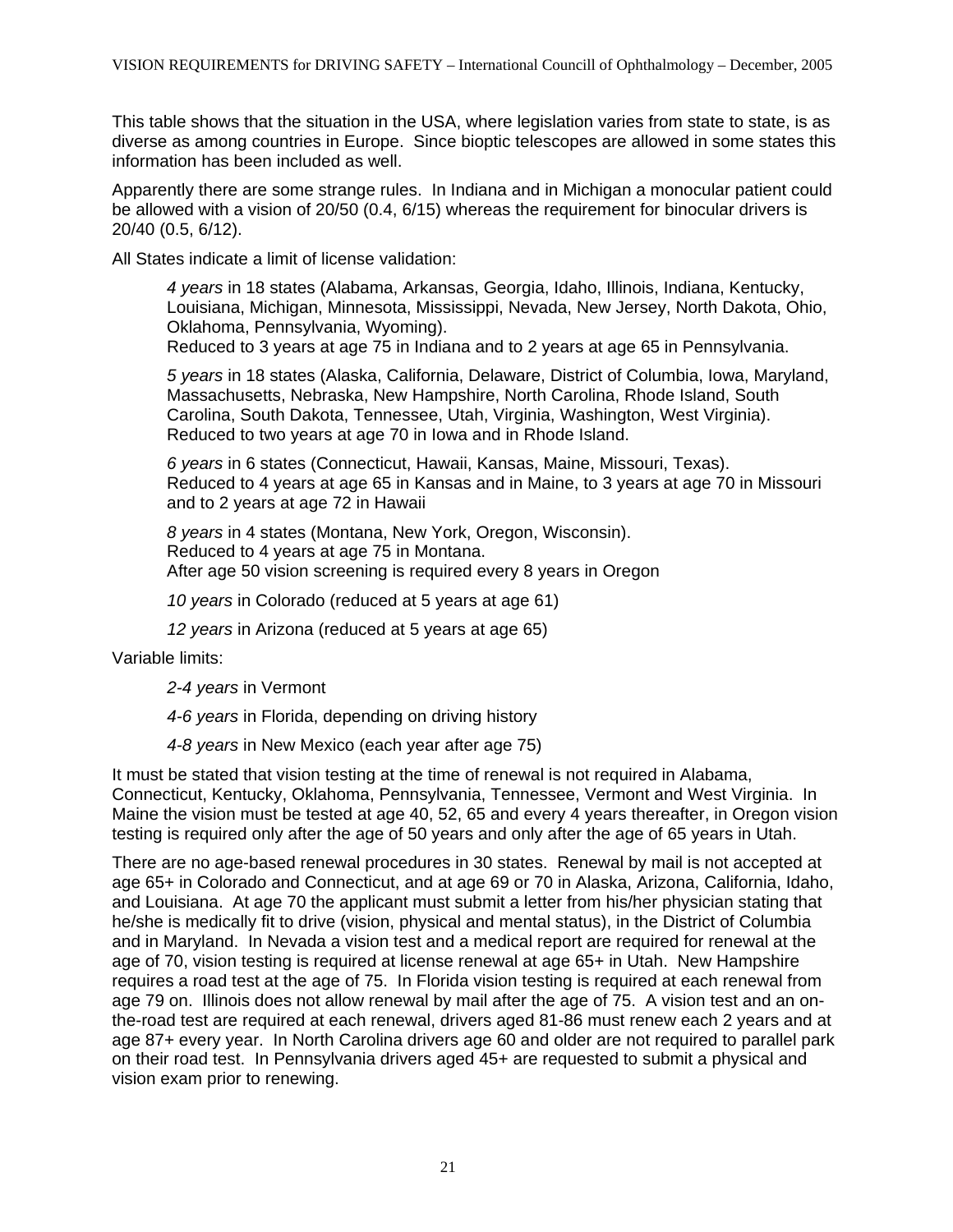# Appendix 3 – **SUGGESTIONS FOR ADDITIONAL TESTS**

Clinical tests of *visual functions* were developed to clarify underlying causes of vision loss. In the context of driving safety, however, we are interested in tests of *functional vision* that explore not the causes, but the consequences of vision loss. Based on psychophysical principles, visual function tests typically test only one parameter at a time in a static, uncluttered environment. Functional vision, on the other hand, typically involves multiple parameters in a dynamic, usually cluttered environment.

There is a need for screening tests that do not require highly trained personnel and that assess functional vision, based on a wider array of visual functions than visual acuity alone. We encourage the development of tests that may assess a combination of parameters. The following paragraphs, provided by Colenbrander, provide examples of potential ideas.

It should be stressed again that these tests (like any of the other tests discussed) are screening tests, not tests of driving competence. It is assumed that persons who fail the test in the licensing office will be referred for further assessment. The vision professional will then advice the licensing office. The licensing office may require an on-the-road test (the only test that assesses actual driving competence) and will make the ultimate decision.

#### **Proposed screening test for contrast sensitivity**

A simple screening test for contrast sensitivity could be based on the Mixed Contrast reading card (Colenbrander, Fletcher, 2005) **[\[38](#page-25-37)**. This card is a regular reading card with alternating black and gray lines in each paragraph. It was found that the difference between the number of lines read with high-contrast and with low-contrast provides a simple measure of contrast sensitivity that is independent of visual acuity. The card is meant for use in general practice where the high-contrast section would replace regular reading cards. With 10% contrast for the low-contrast lines a difference of 1 or 2 lines is normal; in patients differences up to 10 lines or more have been recorded.

The card uses a reading task rather than letter recognition, since reading involves a larger retinal area and contrast losses do not necessarily start at the fovea. Patients with contrast sensitivity deficits often feel that "something is wrong", but cannot pinpoint the cause; they appreciate the card as a vivid demonstration of the consequences of contrast sensitivity loss.

A modification of this card could be made with a smaller contrast difference, calibrated so that the black and gray lines would be equally difficult for persons with normal contrast sensitivity. Any person who experiences a greater difficulty reading the gray lines than the black lines would be referred to a vision specialist for further testing.

#### **Proposal for a combined test for visual field, scanning strategy and reaction time**

Existing diagnostic visual field tests are monocular and exclude eye movements. A test of the functional field of view must be binocular, must allow scanning eye movements and must include reaction speed. Clinical field testing equipment cannot accomplish this.

A proposed test would present stimuli in different parts of the (binocularly viewed) visual field; the subject would push a button a soon as the stimulus is seen. Another stimulus would then be presented after a variable interval. The score is the sum of the reaction times for all stimuli. If a stimulus is presented in a scotoma, the reaction time will be prolonged. An inefficient scanning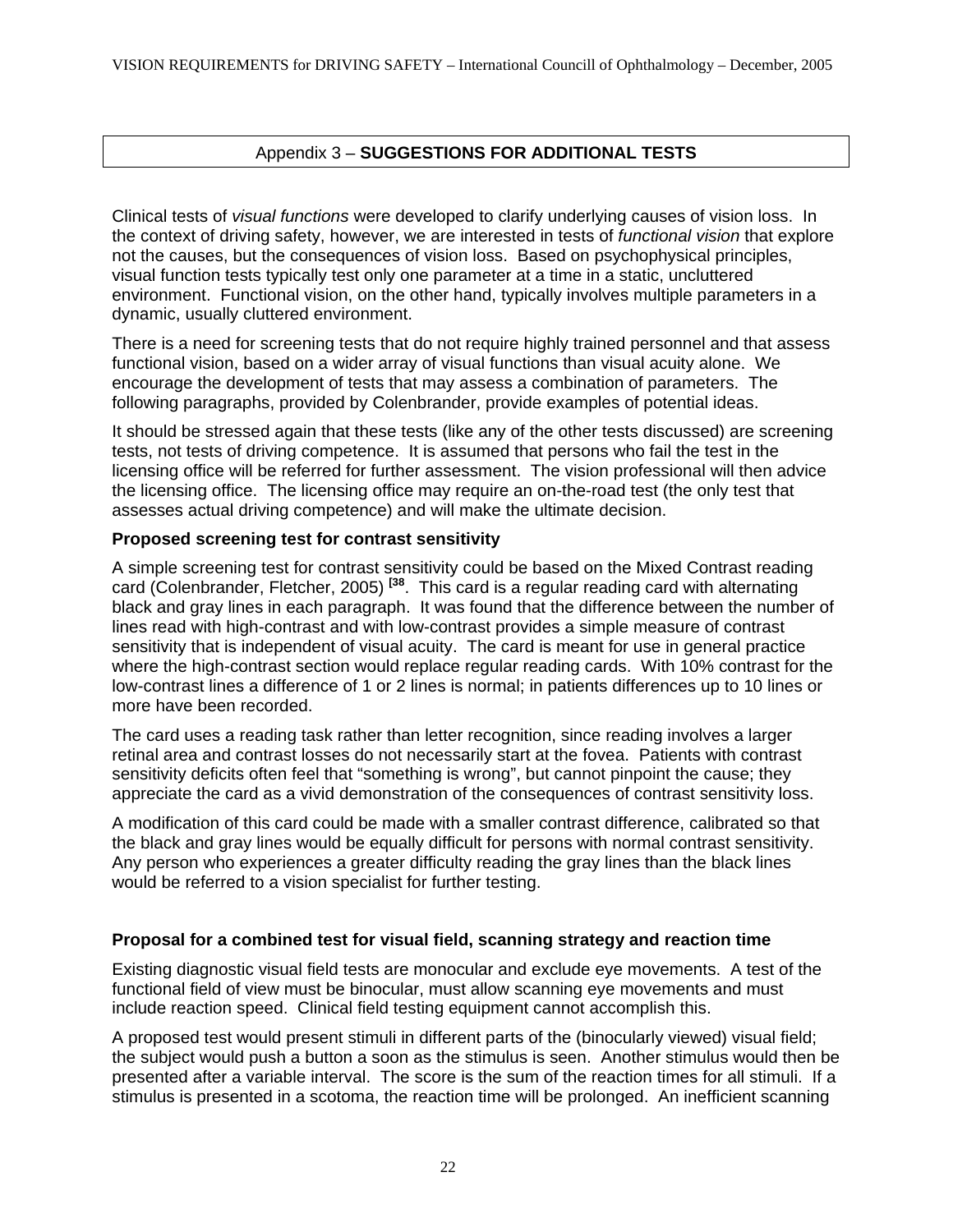strategy will further prolong the reaction time. Subjects with a generally delayed reaction time will fail also.

A similar test for the central field, presented on a computer screen, has shown good correlations with reading performance. For a wider field the stimulus could be presented with a digital projector or in virtual reality glasses. Failure on the screening test would require referral to a vision specialist.

#### **Proposal for a combined screening test for attention, contrast and night vision**

This more elaborate, computer-based test would screen for deficits in attention, contrast and night vision, yet would not require highly trained personnel.

The subject is asked to look at a dim computer display in an enclosure that promotes dark adaptation. If the curtain is not closed properly, stray light makes the test more difficult; thus the subject will want to close the curtain. On the screen a bright dot moves slowly at unpredictable intervals in unpredictable directions. The subject uses a mouse or joystick to move a black disc around to keep the bright spot covered. Fixation and attention will thus stay with the moving spot.

From time to time a dim letter (or other object) appears in a random position. These targets would be above threshold when seen alone. If the bright spot is not adequately covered, it will hinder their recognition. Display time, brightness and size may vary. When the subject recognizes the letter or the object, he/she presses a button or clicks the mouse (for timing) and names the letter or object. The computer records the position of the stimuli presented and the reaction time. Since the fixation point can move around to the edges of the screen, the diameter of the field that can be tested is equal to twice the width of the screen.

#### *Interpretation*

- Failure to keep the bright spot covered may indicate problems in hand-eye coordination and manipulative skills.
- Extended reaction times would show up in all responses.
- Missing targets close to the bright spot (when not covered) may indicate glare problems.
- Targets detected, but not recognized may indicate focusing problems in night vision (such as night myopia from pupil dilation).
- Missing the dim targets, but not the brighter ones may indicate dark adaptation/ contrast problems.
- Missing targets in one area may indicate a scotoma.
- Missing peripheral targets may indicate restricted attention.
- Missing targets on one side may indicate hemi-neglect.

Scoring would be done by the computer. A simple printout showing the location of the targets seen and of those missed, would give a clear record to convince the subject and would be kept for documentation in the file. Failures on this screening test would need to be followed up with other clinical tests by a vision professional.

Since this test requires dark adaptation, it will catch problems that only become evident when the pupil is dilated. This may include problems due to the exposure of the edge of a decentered IOL or of a small ablation zone after refractive surgery.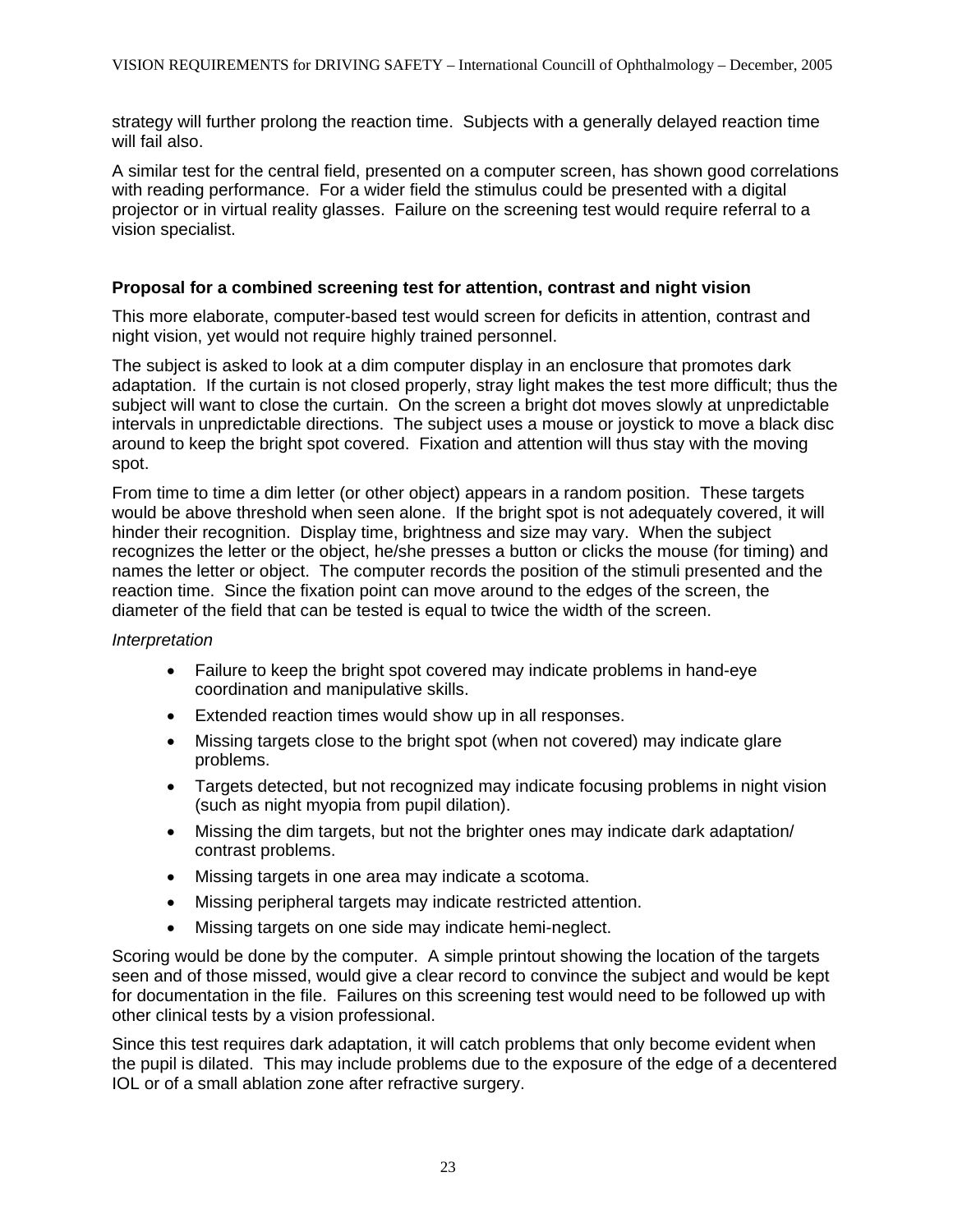# **References**

 $\overline{\phantom{a}}$ 1 International Council of Ophthalmology (ICO). *Visual Standards, Aspects and Ranges of Vision Loss with emphasis on Population Surveys.* (April, 2002). Available at: [www.icoph.org/standards](http://www.icoph.org/standards).

2 World Health Organization. *International Classification of Impairments, Disabilities and Handicaps* (ICIDH-80), WHO, Geneva, (1980). Accessible at: [www.who.int](http://www.who.int/).

3 World Health Organization. *International Classification of Functioning, Disability and Health* (ICF), WHO, Geneva, (2001). Accessible at: [www.who.int.](http://www.who.int/)

4 Colenbrander A. *Aspects of Vision Loss – Visual Functions and Functional Vision.* Visual Impairment Research, 5(3): 115-136 (Dec., 2003). Available at: [www.ski.org/Colenbrander.](http://www.ski.org/Colenbrander)

5 American Medical Association. *Physician's Guide to Assessing and Counseling Older Drivers.* AMA, Chicago, 2003.

6 Massow RW, Fletcher DC. *Evaluation of the NEI visual functioning questionnaire as an interval measure of visual disability in low vision.* IOVS 41: 397-413, (1999).

7 National Research Council. *Visual Impairments. Determining Eligibility for Social Security Benefits*. Lennie P, Van Hemel SB eds.National Academy Press, Washington, DC, (2002).

8 Keltner JL, Johnson CA. *Vision function, driving safety and the elderly.* Ophthalmology, 94, 1180-8 (1987).

9 Owsley C, McGwin G, *Vision impairment and Driving* (Review, 189 ref.) Survey of Ophthalmology, 43(6): 535-50 (1999).

10 Paetkau ME, Taerum T, Hiebert Th. *Prevalence of illegal motor vehicle driving among visually impaired elderly patients in Alberta.* Can J Ophthalmol., 23, 301-4 (1988).

11 Fonda G. *Legal blindness can be compatible with safe driving.* Ophthalmology, 96, 1457-9 (1989).

12 Fonda G. *Suggested vision standards for drivers in the United States with vision ranging from 20/175 (6/52) to 20/50 (6/15).* Ann Ophthalmol, 18, 76-9 (1986).

13 Szlyk JP, Fishman GA, Severing K, Alexander KE, Viana M. *Evaluation of driving performance in patients with juvenile macular dystrophies.* Arch Ophthalmol., 111, 207-12 (1993).

14 Szlyk JP, Pizzimenti CE, Fishman GA, Kelich R, Wetzel LC, Kagan S, HO K. *A comparison of driving in older subjects with and without age-related macular degeneration.* Arch Ophthalmol., 113, 1033-40 (1995).

15 Szlyk JP, Alexander KR, Severing K, Fishman GA. *Assessment of driving performance in patients with retinitis pigmentosa.* Arch Ophhalmol., 110, 1709-13 (1992).

16 Johnson CA, Keltner JL. *Incidence of visual field loss in 20.000 eyes and its relationship to driving performance.* Arch Ophthalmol., 101, 371-5 (1983).

17 Edwards MG, Schachat AP. *Impact of enucleation for choroidal melanoma on the performance of vision-dependent activities.* Arch Ophthalmol., 109, 519-21 (1991).

18 Owsley C, Stalvey BT, Wells J, Sloane ME, McGwin G Jr. *Visual risk factors for crash involvement in older drivers with cataract.* Arch Ophthalmol., 119, 881-7 (2001).

19 Wood JM, Dique T, Troutbeck R. *The effect of artificial visual impairment on functional visual fields and driving performance.* Clin Vis Science, 8, 563-75 (1993).

20 World Health Organization. *Consultation on Development of Standards for Characterization of Vision Loss and Visual Functioning.* WHO, Geneva, Document WHO/PBL/03.91, (2003). Available at: [www.who.int/ncd/vision2020\\_actionplan/documents/VisualStandardsSept03report.pdf.](http://www.who.int/ncd/vision2020_actionplan/documents/VisualStandardsSept03report.pdf)